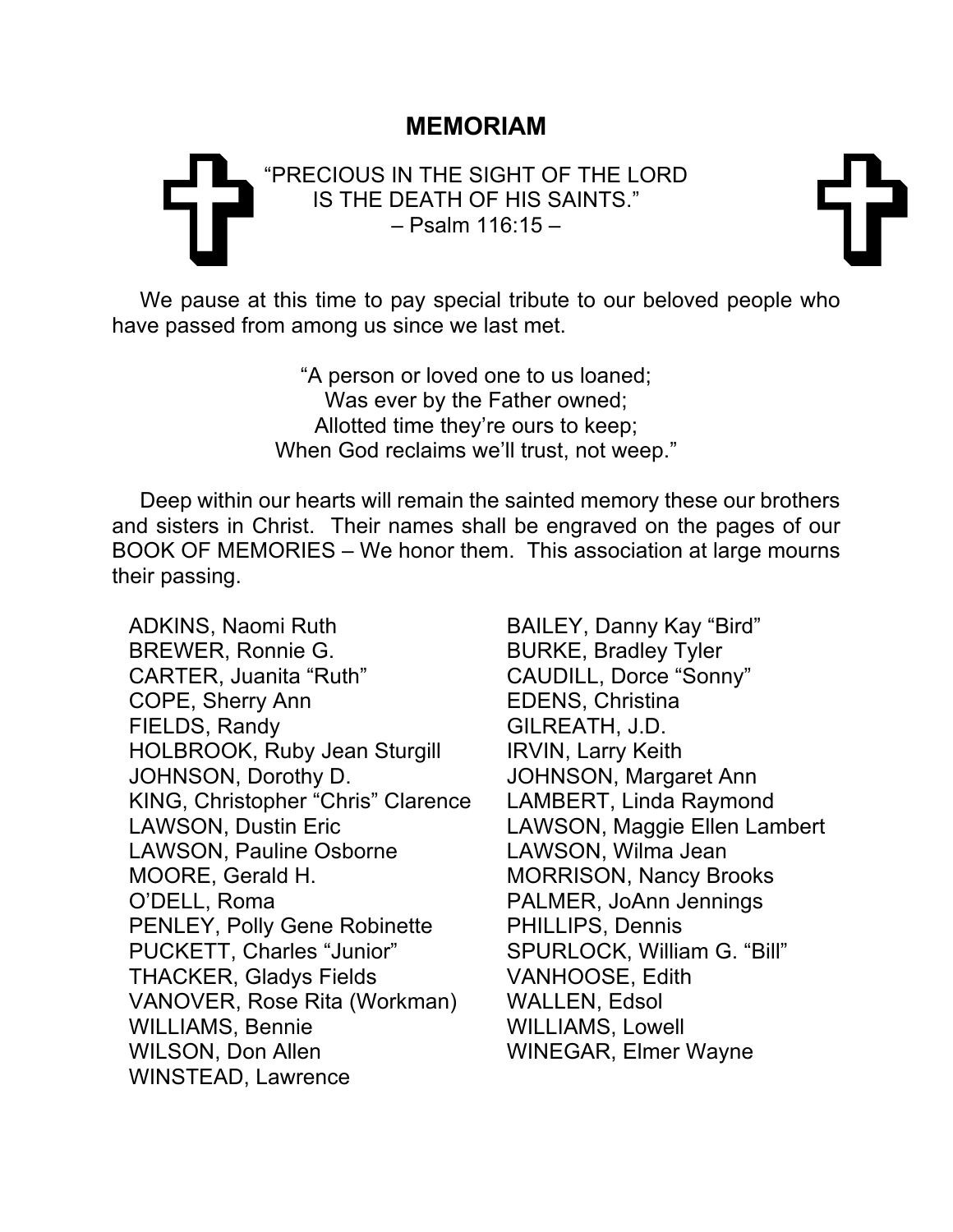**NAOMI RUTH ADKINS**, of Troy, OH, went home to be with Jesus on December 31, 2020, at the age of 64. Her devotion to family and her firm belief in God supported her struggle and ultimately gave her peace. Naomi was born to Joe and Emma Jean Robinette on February 16, 1956. She was immersed into the Christian faith by her loving parents at a young age. Naomi was a member of Fairview Primitive Baptist Church. She loved to sing and worship with her brothers and sisters.

Naomi was blessed with a large and loving family. She married her best friend, Reed Adkins, on June 29, 1997, in Jackson, OH. Naomi and Reed were a blessing to all who listened to them praise the Lord together in song throughout the years. Singing was a lifelong passion of Naomi's. She brought many people to Jesus over the years through her songs and testimonies. Her family and friends are sure to miss her light shining in their lives.

Naomi was preceded in death by her first husband, Carson Payne; one brother, Fred Robinette; her niece, Candy Johnson; and one great nephew, Kaden Johnson.

Naomi is survived by her loving parents, Joe and Emma Jean Robinette; her husband, Reed Adkins; five children, Christy (Stephen) Cook, Shannon Payne, Tyler (Cathy) Adkins, Mary (Chuck) Petersimes, and Matt (Bobby Jo) Adkins; two sisters, Donna Robinette and Joanne (Mike) Longacre, three brothers Kyle Robinette, Parmer Robinette, and Jason (August) Robinette. She also leaves behind a host of grandchildren, great grandchildren, nieces, nephews, and cousins, who will miss her loving smile.

For more than 30 years, Naomi worked for Kroger. She was a manager with a servant heart. She often spoke of her fellow coworkers and friends there. She retired in February 2020.

-Written by the family

**DANNY KAY "BIRD" BAILEY**, 71, of Surgoinsville, passed away March 3, 2021 after a brief illness. He was a member of Long Hollow Church. He was preceded in death by his parents, Clinton and Ellene Bailey; brothers Jeptha Bailey and Clinton Bailey, Jr. He was a veteran of the U.S. Army, having served in the Vietnam War. He was lover by many and will be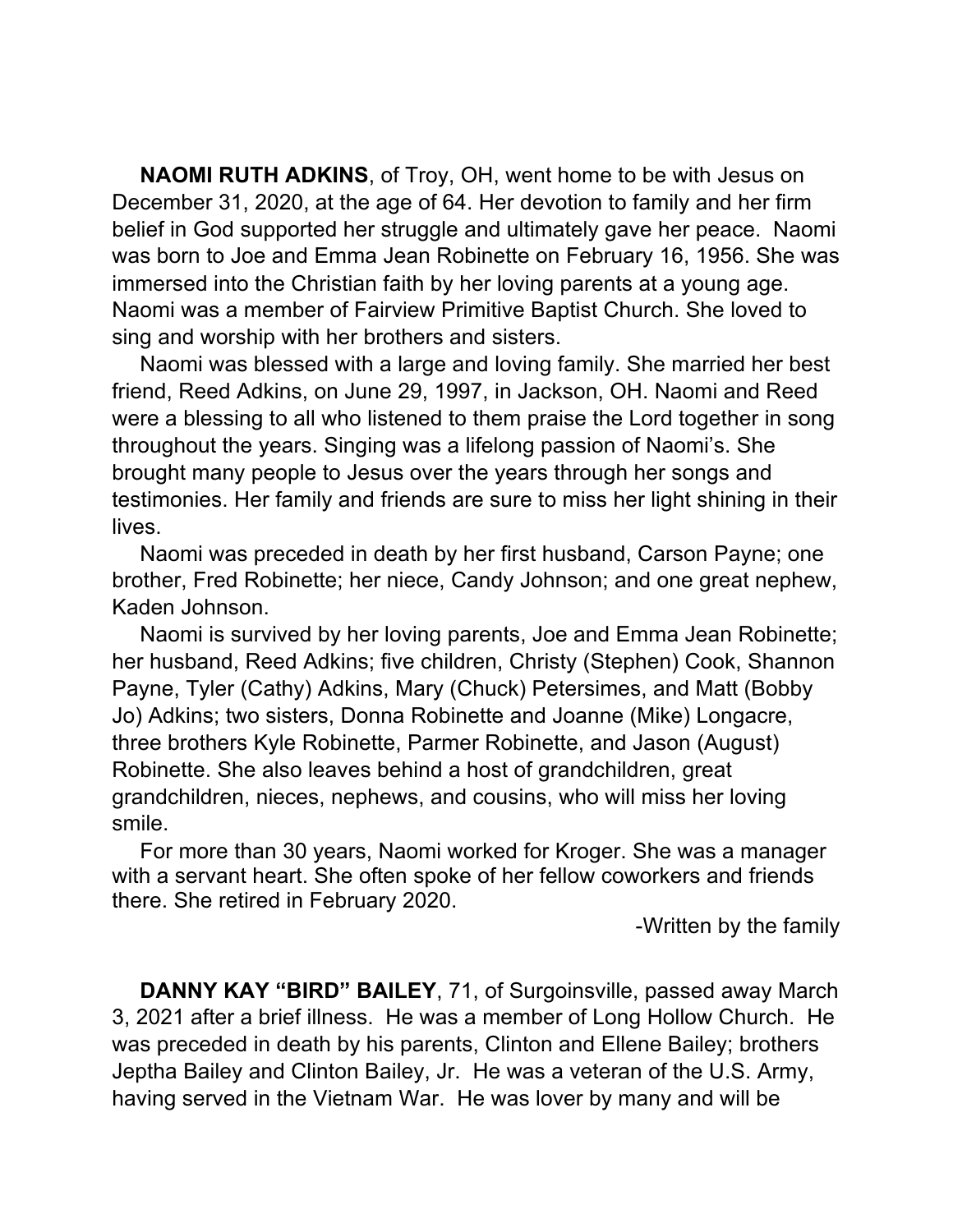greatly missed. Survivors include dis daughters, Kimberly Danielle and Danielle Renee Bailey; son, Brendon Bailey; stepchildren, Travis Buckholz and Lacy Unroe; grandchildren, Zaelin Tucker Thomas Roberts, Brinley Unroe, and Emeri Jade Unroe; brother, James Richard Bailey; sister, Sharon (Dennis) Phipps; several nieces and nephews, and special friends, Brenda Renee Johnson, Bennie Williams, Patrick Mahoney, Ralph Lindsay, Lisa and Izak Griggs. Until we meet again in Heaven.

-Written by the family

**RONNIE G. BREWER**, age 68, of Sneedville, passed away February 18, 2021. He professed faith in Christ at the age of 15 and joined Swan Creek Baptist Church. Ronnie loved to sing. He was a very special husband, and he will be sadly missed. He was preceded in death by his parents, Harrison G Brewer & Hazel Perry Brewer; brother, Charles Brewer and his stepmother, Ora Hatfield Brewer

He is survived by his wife of 40 years, Nancy Brewer; sisters, Mae Dean (Ralph) Sutton, Pauline King, and Argel Lee Seal; several nieces, nephews, great-nieces and great-nephews; and a host of other family and friends.

Ronnie had many beloved friends, neighbors, and brothers and sisters in Christ, all of whom are blessed by memories of his kindness and his faith. He will be greatly missed by all who knew him, but his loved ones are assured that he is resting peacefully with the Lord.

-Written by his wife, Nancy

**CAROLYN ANN "ROBINETTE" BUCHANAN**, age 80, of Medford OK, passed away Tuesday, July 21, 2021, at the Integris Bass Hospital in Enid, OK. Carolyn was born on May 21, 1941, in Bellbrook, OH. She was the daughter of the late Annie Sue "Walker" Beegle and Wesley Ellsworth Beegle. In addition to her parents, she was preceded in death by a brother, Claude Ray Beegle; a sister, Jenny Sue Keeton; great-grandson, Landyn Wade Graham; son-in-law, Billy Eugine Whitt; and daughter-in-law, Regina Kerns Robinette.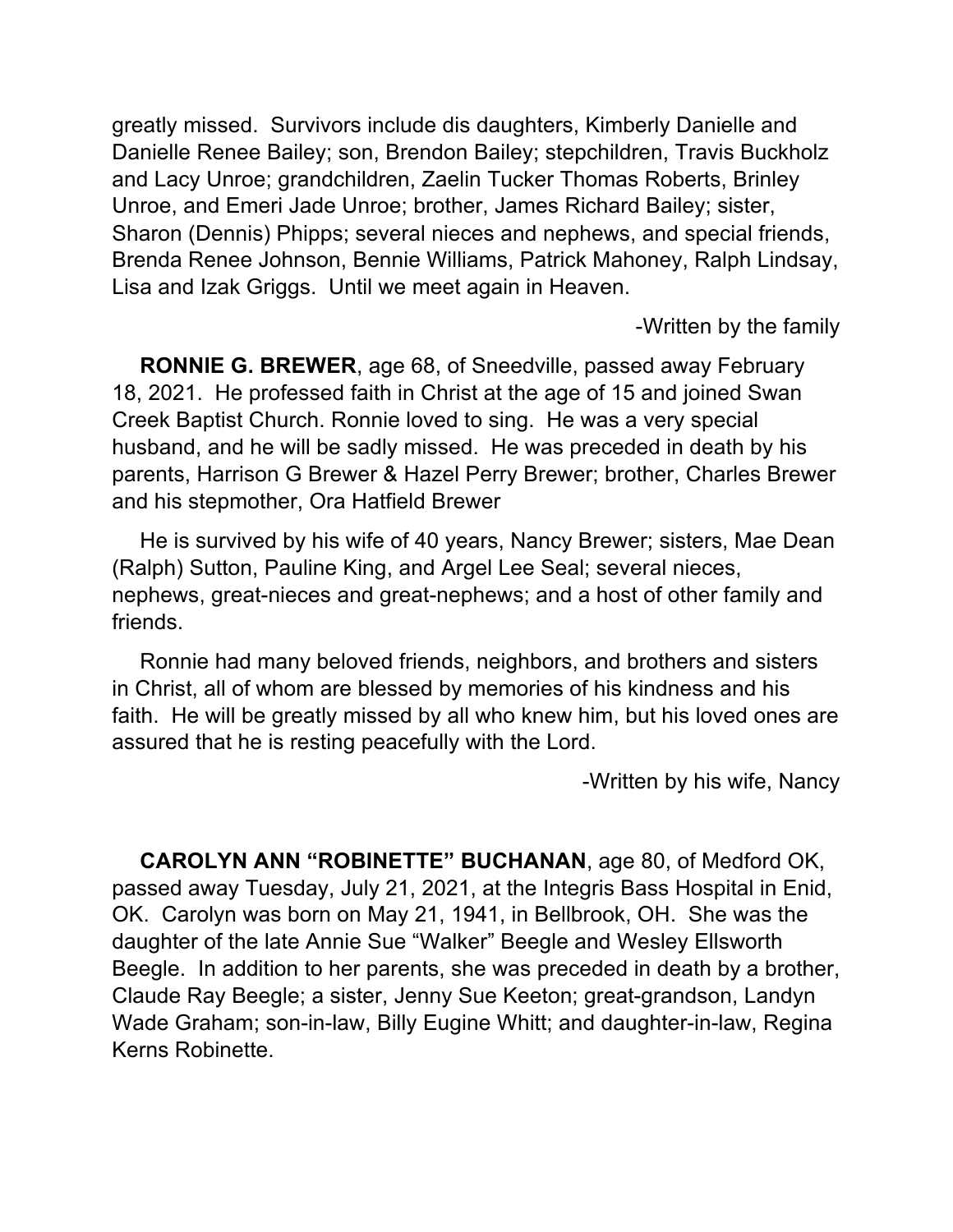On May 26, 1956, Carolyn married Roy Parmer Robinette. This union blessed them with four daughters and one son: Geraldine Whitt, Mary (Alvin) Ashcraft, Roy Daniel Robinette, Shirley (Jerry) Biby, and Ruth Ann (Kevin) Guinn. While living in Chandler, OK, Roy's life tragically ended in 1985.

On November 7, 1987, Carolyn married Calvin Jerry Buchanan where she was blessed with two step-sons, Roger (Cindy) Buchanan, and Danny Buchanan. After an extended illness, Jerry passed away in 2013.

Along with her children, she is survived by two brothers, Joel (Diana) Beegle and Mike (Shirley) Beegle. A host of friends, nieces, nephews, 12 grandchildren, and 21 great children will miss everything about her.

Carolyn loved her family more than anything. She looked forward to the big family gatherings where all of her family could be together. She also enjoyed her work with the Wheatheart Program in Medford right up until it closed in 2019.

-Written by the family

**BRADLEY TYLER BURKE**, age 87, of Stickleyville, VA, passed away November 26, 2020. He was a member of Livingston's Chapel/Wallen's Creek and last attended Blue Springs Church in Stickleyville. He was preceded in death by his parents, Zach and Mary Burke; brothers Champ, Jim Bruce, and infant brother John David Burke; sisters Fern Marcum, Zelma Bowens, and Francis "Wren" Tomlinson.

He is survived by his wife of 65 years, Judy Burke; two children, Deborah Hammonds and Larry Burke, sister Lois Page, five grandsons, and nine great-grandchildren.

Tyler was a meek and faithful servant of the Lord, which he openly expressed through prayers and testimonies. Although he is deeply missed by all, we find great comfort in knowing he is with his Savior in Heaven.

-Written by church family

**JUANITA "RUTH" CARTER**, age 97, of Waynesville, passed away Monday, April 19th, 2021, at Bethany Lutheran Village.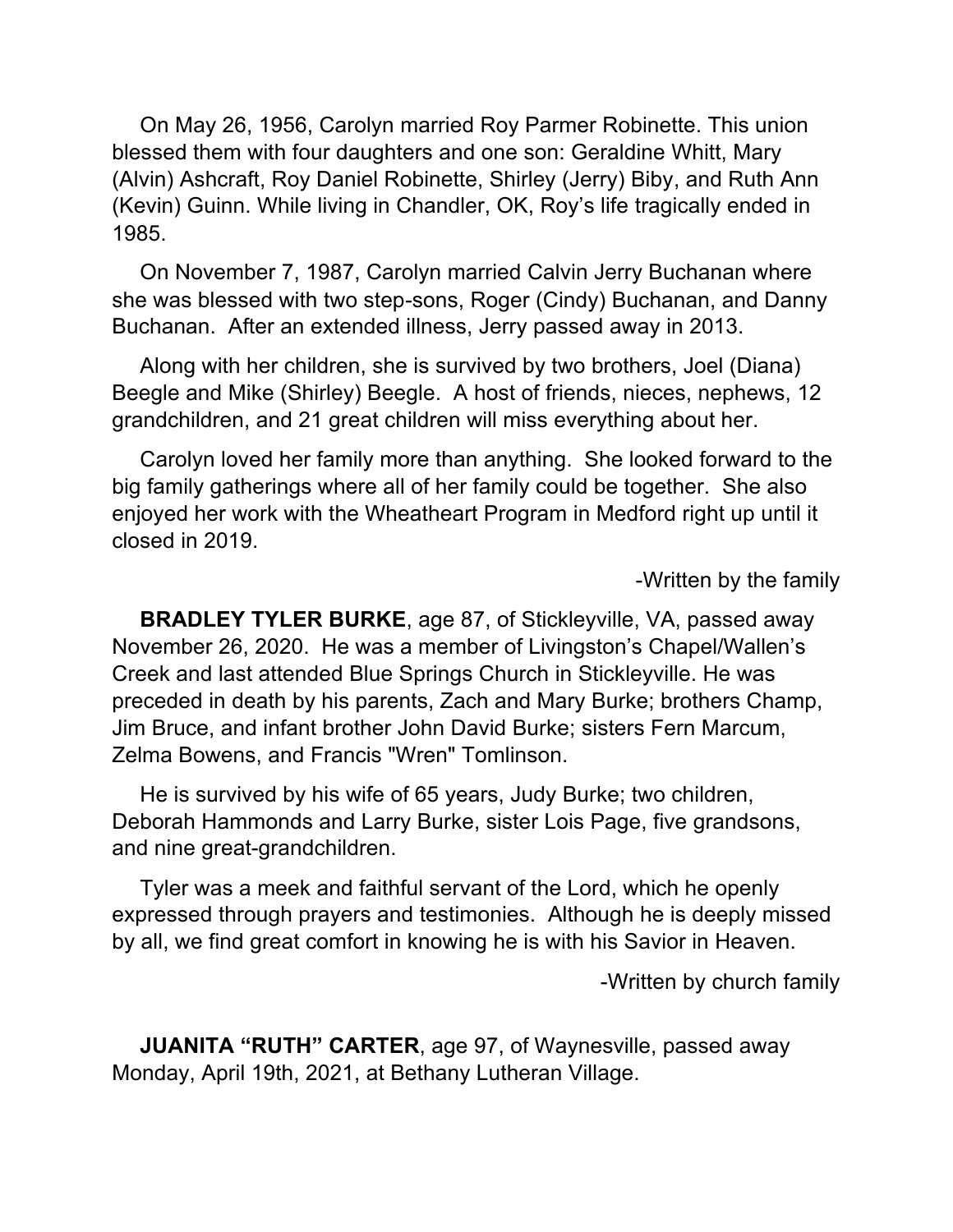Ruth was born November 22, 1923, in Blackwater, Virginia, to Roberta (Stewart) and Ramon Victor Childress. She lived her early years in Kingsport, TN, before making her home in Ohio.

She was preceded in death by her beloved husband, William Carter in 1993, and more recently by sons, Terry and Garry. Ruth is survived by her daughter, Barbara Emrick (Donald), son Merrill, and daughter-in-law, Gynger Carter, grandchildren, Lindsey, Lauren, Amy, Matthew, Amber, Ryan, and Bradley, great-grandchildren, Hava, Titus, Carter, Ethan, Emily, Nicholas, Ashley, Elana, and Maliyah.

Ruth enjoyed church and was a loyal member of Fairview Primitive Baptist Church for decades. As a dedicated homemaker, she loved cooking, baking, sewing, crocheting,

quilting, and food canning, and often gifted apple butter and jam to family and friends. She had a large garden and grew her own vegetables and grapes, which she used to make grape juice and grape jelly.

-Written by the family

**DORCE "SONNY" CAUDILL**, 82, of Whitesburg, passed away August 22, 2021 at the Highlands ARH in Prestonsburg, KY. Sonny was the son of the late David and Dorothy Basham Caudill. He was the widower of Joyce Collier Caudill. He was also preceded in death by his sister, Betty Caudill.

Surviving are sons, Rick (Debbie) Caudill and Tim (Cheryl) Caudill; special grandchild, Kayla; and a host of other relatives and friends to mourn his passing.

He was a member of Little Cowan Primitive Baptist Church.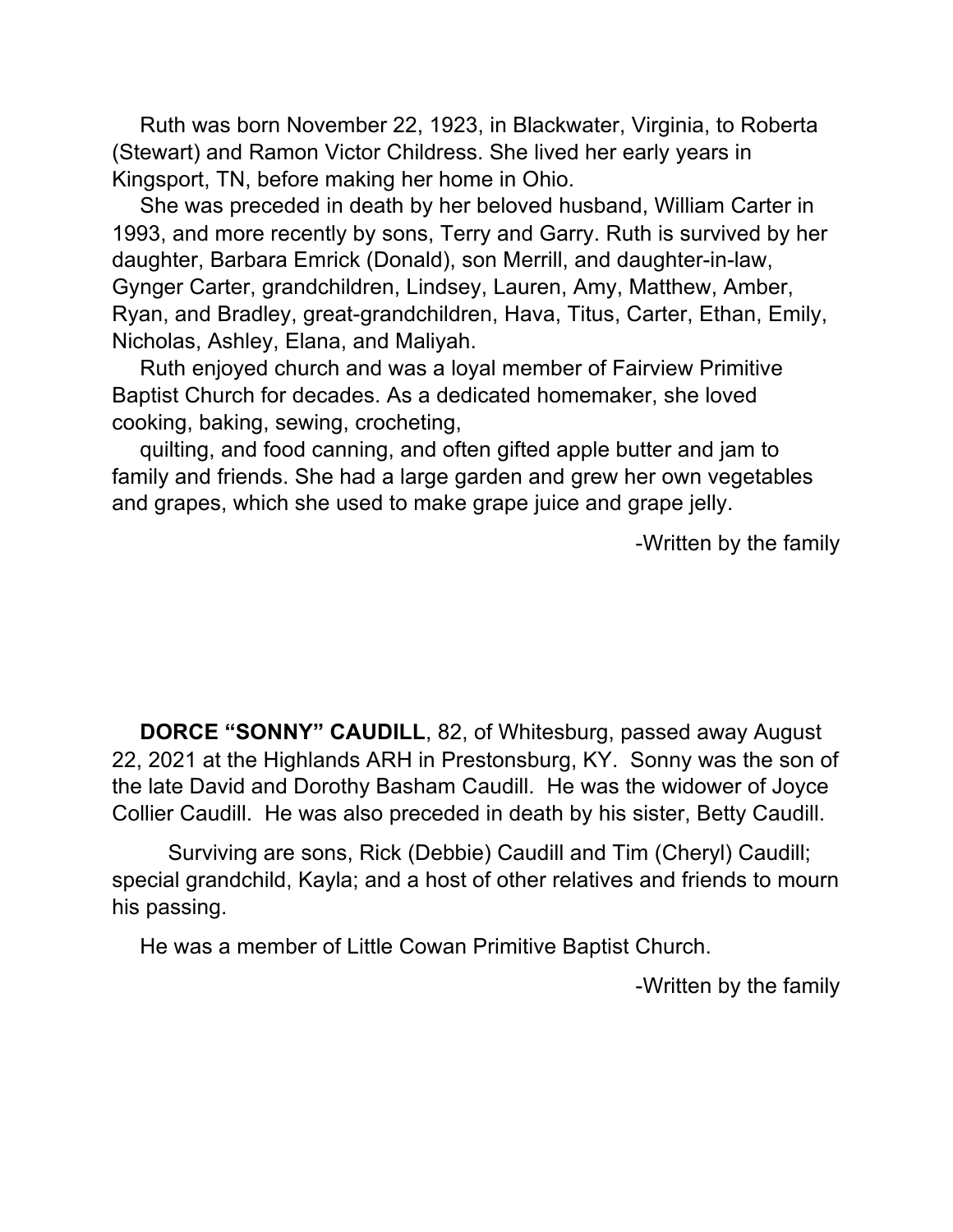**SHERRY ANN COPE**, age 60, of Sneedville, passed away December 1, 2020 at home with family. She was a member of Swan Creek Baptist Church. She was preceded in death by her parents, Norma Jean Baker, Tyler Baker, and J.D. Collins; several aunts & uncles; father-in-law, Fred Cope; and brother-in-law, Lonnie Cope.

Survivors include her Husband, Fred Cope Jr.; daughter, Tasha (Michael) Gordon; grandchildren, Adren (Michael) Pruitt and Elijah Seal; great-grandchildren, Diesel Pruitt and Hallie Pruitt; sisters, Joyce (Carson) Bolden, Shirley (John) Willis, Tricia Collins, Delois Collins, Kathy Collins and Bernice Collins; and brothers, Venice Collins and Dennis Collins.

-Written by the family

**CHRISTINA EDENS**, 86, of the Cave Springs community, passed away on Saturday, February 27, 2021. She was born in Kentucky on Christmas day. She was preceded in death by parents Burley and Sudie Hall; husband Claude Edens; and several other close family members. Surviving are: her children, Sandy Edens, Debbie Thompson, Eugene Edens, and Sharon Shepard; her beloved grandchildren, Jared and Derek Edens; Chance and Cameron Thompson; Ashley, Jordan, and Cody Shepard; adorable great-grandchildren, Makayla, Kandice, Hadlee, and Lillian Edens; Brianna Thomas; Logan and Landon Light; brother Ronnie Hall; several nieces and nephews and in-laws.

Christina was a member of Valley View Primitive Baptist Church where she served as Sunday School Teacher of the Ladies' class for several year. There will be a joyous reunion in Heaven.

-Written by church family

**ALLIA MAE ELDRIDGE**, 89, left her earthly life on Wednesday, September 8, 2021 for her eternal home in heaven. Allia Mae was born August 7, 1932 to the late Earl and Eva (Wallen) Hall of Kyles Ford, TN. She called Blackwater, VA home after marrying the late Ralph Eldridge, where they lived and raised their family. After her health declined, she became a resident of Lee Nursing, Pennington Gap, VA.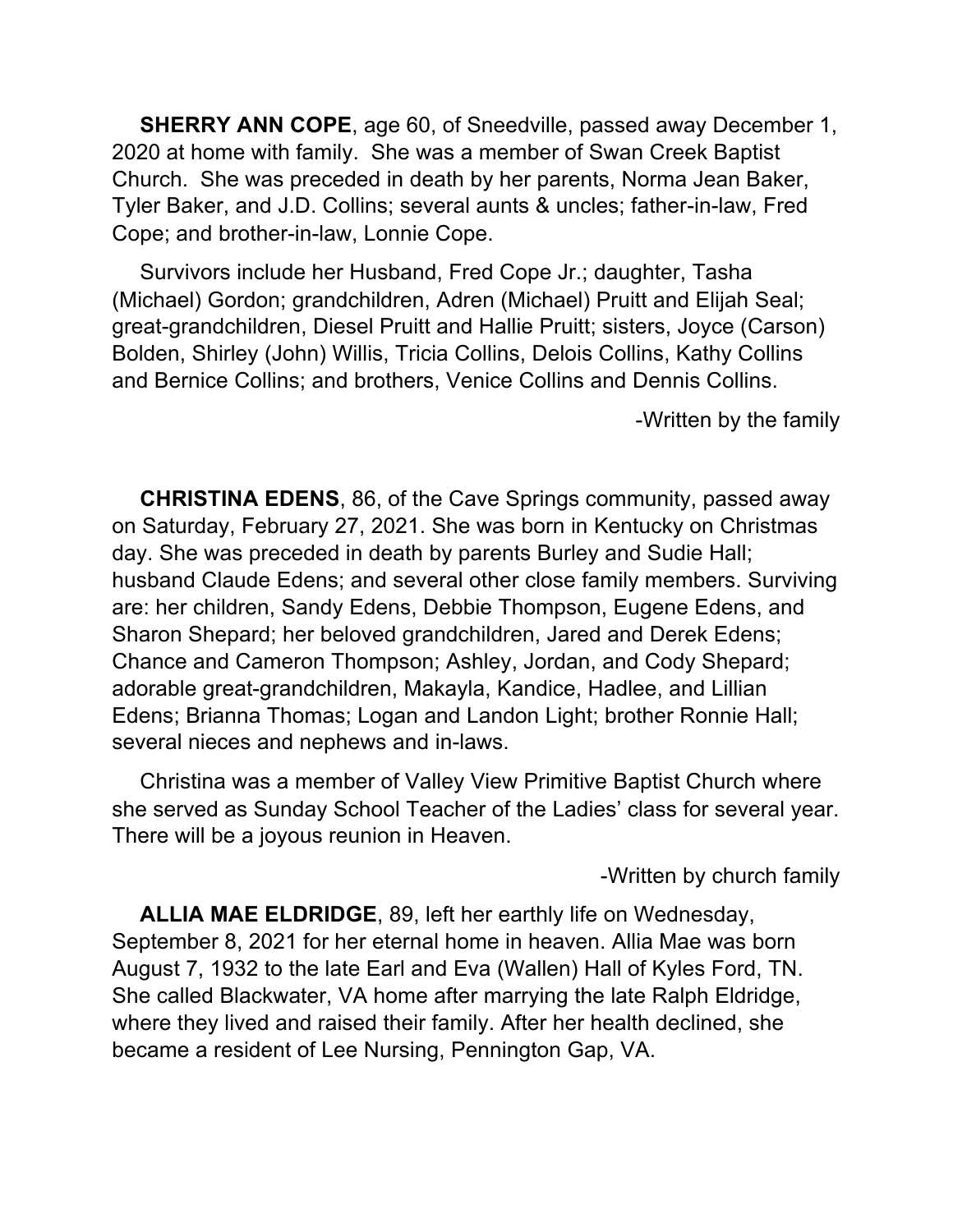During a revival in 1945, she gave her heart to the Lord and was saved on January 28th at Willis Chapel Primitive Baptist Church in Kyles Ford. She joined the church and was baptized in June of that same year. Allia Mae remained a faithful member of the church. Her health declined and she couldn't attend, but she never forgot her church and the desire to be there and hear the preached word of God. She loved her Lord and Savior and would reference his goodness many times during conversations. Allia Mae loved to sing. She spent many years with the Willis Chapel Quartet and choir as they sang in different churches and funerals. Allia Mae also taught a youth Sunday School class.

Allia Mae was a wonderful Christian mother. She loved her home and was an immaculate housekeeper. Her family was always taken care of and she loved her children to the fullest. She anxiously awaited each call and visit. She enjoyed gardening, canning and shopping. The impact she made on her children and the prayers that she showered them with will never be forgotten and her memory will forever live in our hearts. Allia Mae suffered great loss when her eldest daughter, Deborah Eldridge passed away in December 2020. She was also preceded in death by a sister, Pauline Yount.

To cherish her precious memory, she leaves behind her daughters, Karen Arnott and Genia (Eddie) Garrett; grandchildren, Travis (Carla) Arnott and Kita Eldridge; great-grandsons, Parker and Blake Arnott; and sister, Betty Yount.

-Written by the family

**RANDY FIELDS**, age 53, of Surgoinsville, was born June 9, 1967. He passed away January 23, 2021. He was the son of the late Jean and Dub Fields. He was a member of Long Hollow Church.

Survivors are his daughter, Megan; son, Tyler; two grandchildren; brother, Jim Fields; sister, Amanda Bradley; several nieces, nephews, and cousins, and a host of dear friends.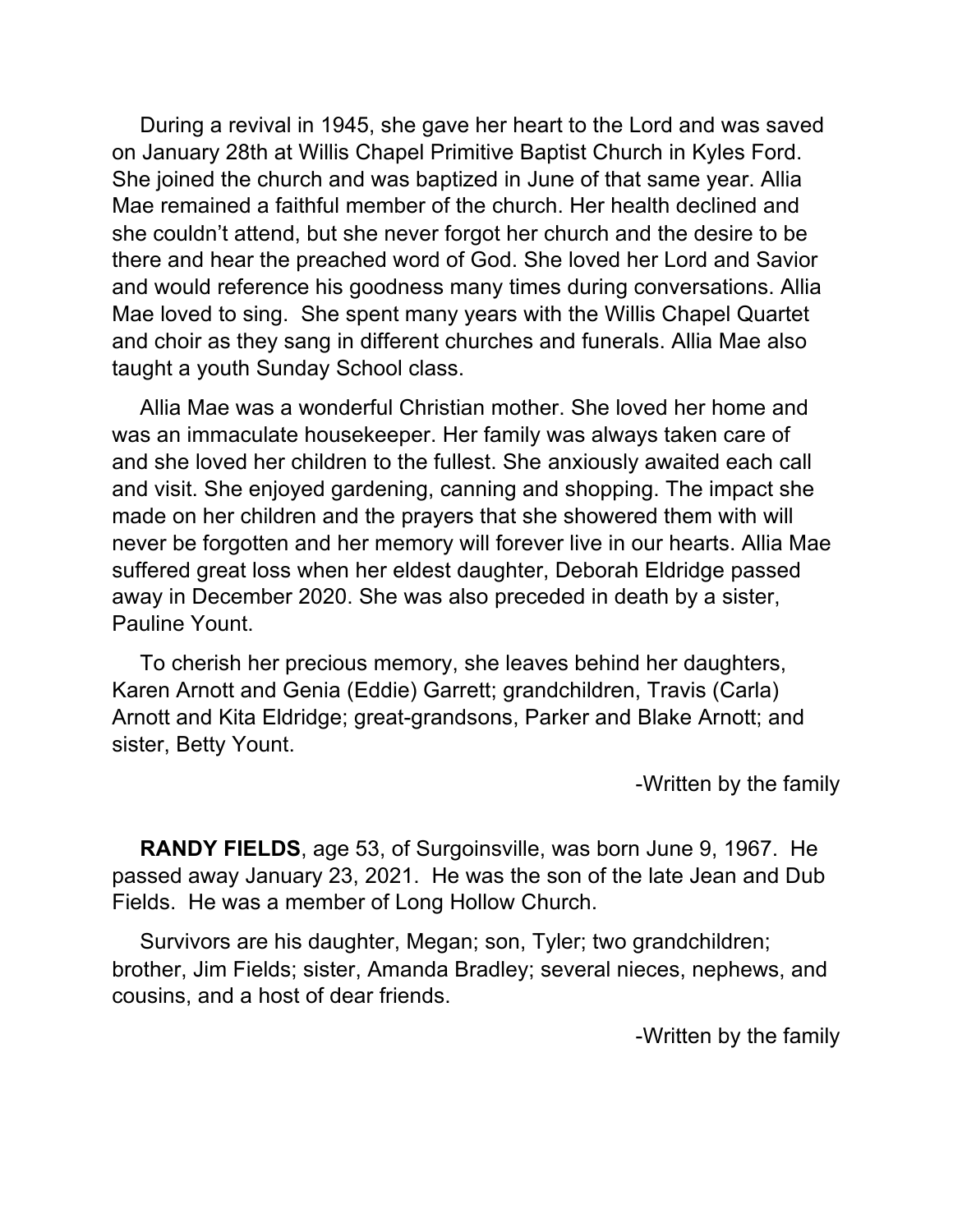**J.D. GILREATH**, 86, passed away on December 18, 2020 at the Holston Valley Medical Center from complications of Covid-19.

Born May 5, 1934, he spent his boyhood years plowing fields, tending livestock, and rambling the countryside with his siblings. One memory he spoke of was as a very small child sitting under a tree playing with blocks his father would give him while his father helped build Mt. Mitchell Church.

He worked briefly as a florist before joining Kingsport Fire Department in 1957. For 34 years, he took pride in providing safety and security for the community.

His memory will remain kindled in the hearts of his sister, children, grandchildren, great-grandchildren nieces, nephews, and many friends.

-Written by the family

**RUBY JEAN STURGILL HOLBROOK**, 64, went to be with the Lord on May 19, 2021. She was a member of Edwin Holbrook Memorial Church. She was preceded in death by daughter, Dean; son, Jonathon; and brother, Arco.

She is survived by sisters, Alice Baker and Geneva Collins; and nephew, Travis Baker.

She will be missed by family and friends.

-Written by friends

**LARRY KEITH IRVIN**, was born October 6,1950 and went to be with the Lord May 28, 2021 at the VA Medical Center after a brief illness. Keith resided in Kingsport his entire life. He honorably served his country as a soldier in the US Army and fought in the Vietnam War. He retired from Eastman after 44 years of service. He was preceded in death by his mother, Marie Wilson Irvin.

Left to mourn his passing are his wife, Linda Irvin; his brother Elder Oscar Irvin and wife Priscilla; grandchildren Nathaniel Dishner, Joy Dishner, and Kimberly Trent; several nieces and nephews; special friend Roff Gheman.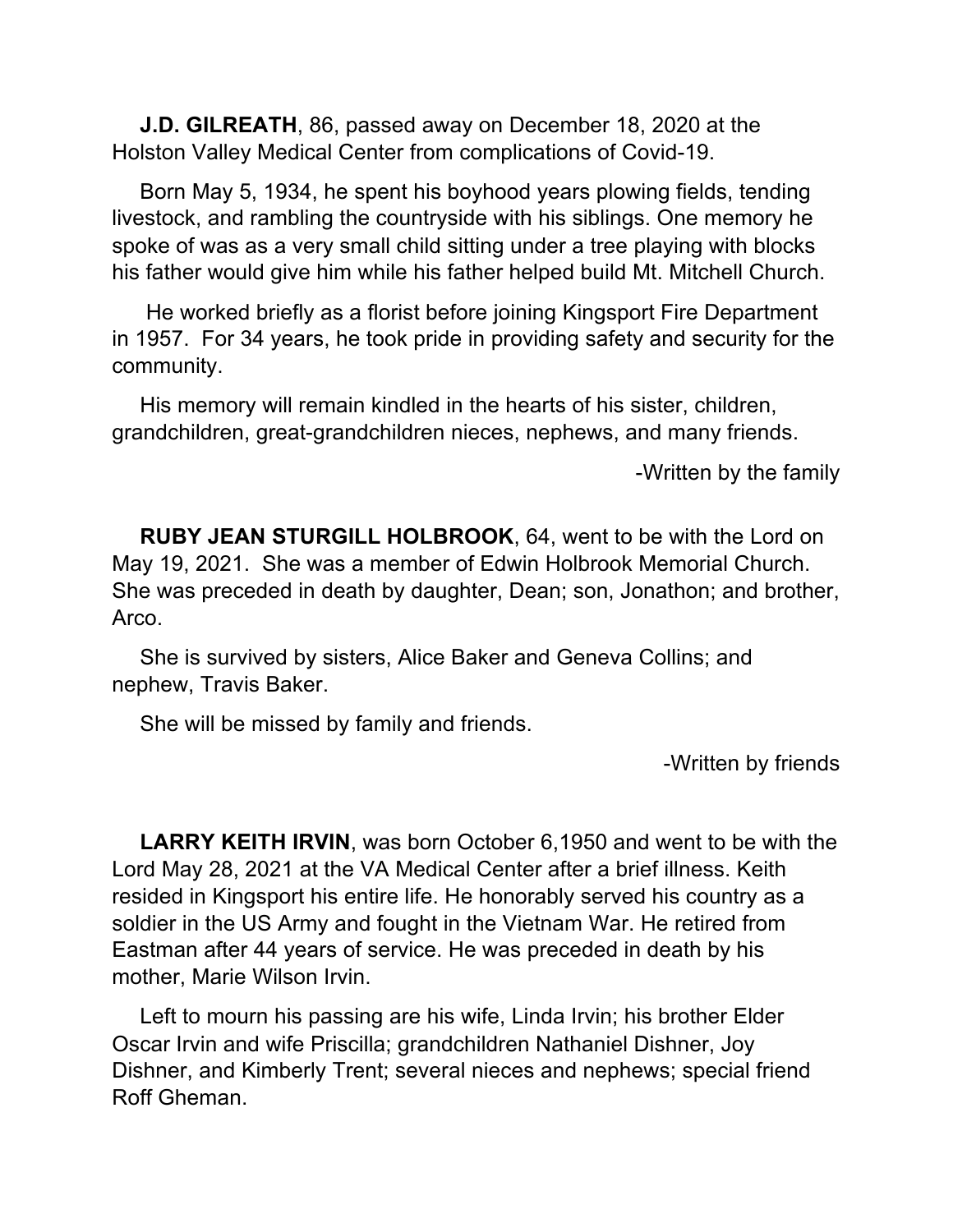Keith attended Poplar Grove faithfully until his passing and he is missed terribly by his church family and friends. We miss him but we are thankful for the hope that we will meet again. Our loss is Heaven's gain. Rest easy, Unkie!

-Written by his niece Tracy Graybeal

**DOROTHY D. JOHNSON**, age 48, of Morristown, TN, went home to be with the Lord on August 14th, 2021. She was a member of New Life Primitive Baptist Church.

She is survived by her husband of 29 years, Terry Johnson; and children, Brittany L. Johnson and Terry Zach Johnson.

She was preceded in death by her parents, Fred Freeman and Nancy Freeman. Also preceding her in death was her mother-in-law, Mary Ann Johnson Hodge; brother-in-law, Elder Donald Lowell Johnson; and many family and friends.

She was raised mostly by her grandmother Dorothy Wilbur and Roger and Loretta Manring.

-Written by church family

**MARGARET ANN JOHNSON**, age 70, of Sneedville, entered Heaven's gates to rejoice with her Savior and her heavenly family on September 14, 2020. She was a member of Swan Creek Baptist Church.

A loving wife, mother and grandmother, Margaret was a remarkable cook and enjoyed preparing meals for her family and friends, especially over the holidays. She will be greatly missed by all of her family and so many others who had the privilege of knowing her.

Margaret was preceded in death by her son, Elmer "Ray" Bunch; father, Edgar Helmick; mother, Bobbie Helmick; mother, Ina Self; sisters, Linda Wright and Janice Helmick; and brother, Rick Helmick.

She is survived by her husband, Junior Lee Johnson; sons, Johnny (Ann) Bunch, Jerry "Duck" (Angie) Johnson, and Jack (Carrie) Johnson; grandchildren, Taylor (Justin) Burke, Leigha (Tyler) Lee, Madison Johnson,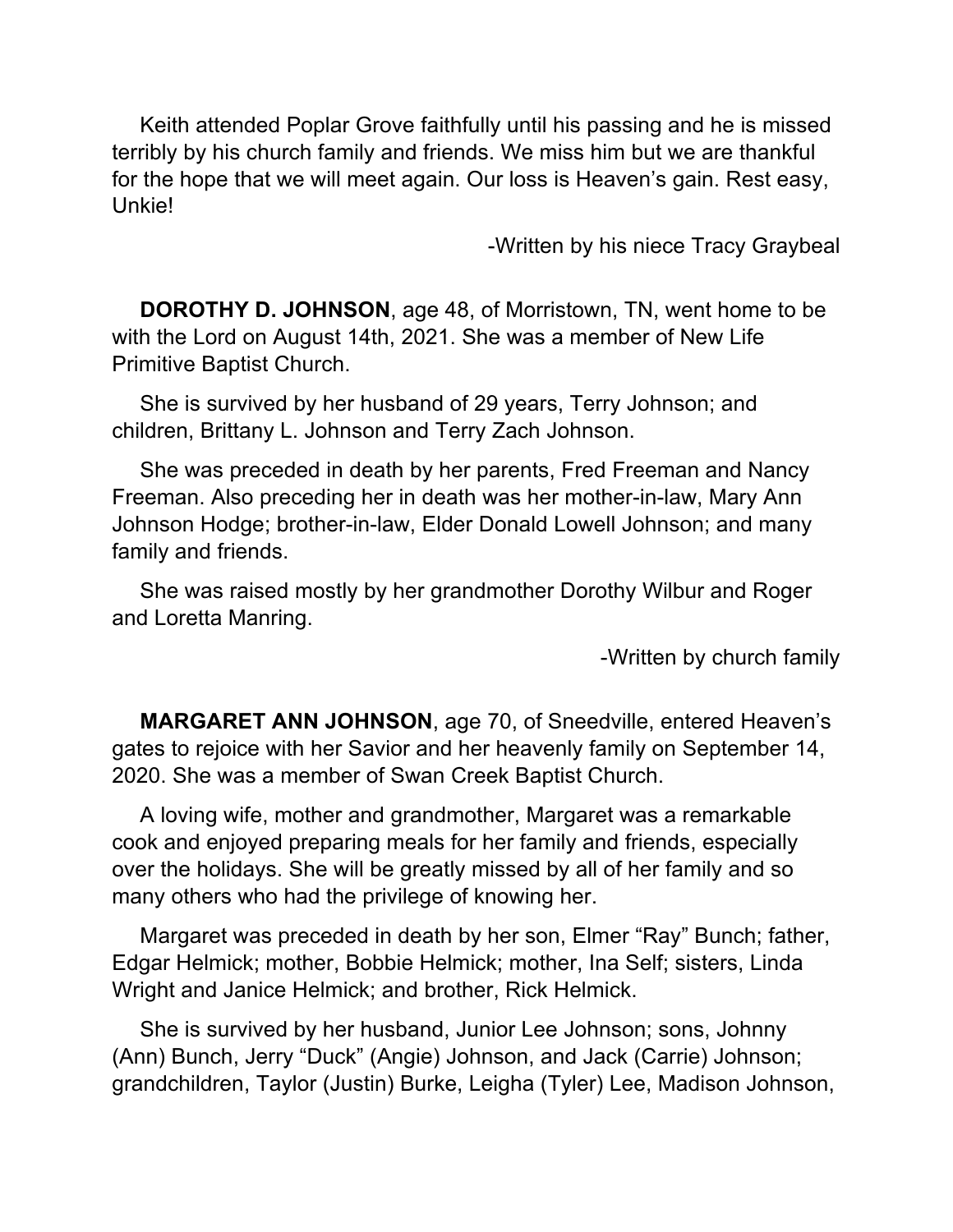Tyler Johnson, Lillian Bunch, Hayden Johnson and Patrick Collins; brother, Nelson (Mary) Helmick; sisters, Becky Helmick & Pamela Cox; and several nieces, nephews, brothers-in-law and sisters-in-law.

-Written by the family

**CHRISTOPHER "CHRIS" CLARENCE KING**, born January 29, 1974, went home to be with the Lord on December 24, 2020. He loved the outdoors and hunting. Finding his rue calling and passion in law enforcement, he began his career with the Hancock County Sheriff's Department. Along the way, he also worked as a community corrections officer for the Third District Community in Sneedville and also as an investigator with the Bean Station Police Department. He joined the LMU Campus Police and Security Department as the second in command in 2017. November 7, 2020, he was appointed Chief, where he had big dreams for the campus, staff and his family. Chris made many friends over the years of his career, and many he loved as brothers and family. He was preceded in death by his dad, Clarence King; and Bill Singleton, whom he loved as father.

He leaves behind his wife of 25 years, Sharon King; sons, Corey (Callie) King and Hunter King; mother, Pauline King; sisters, Diane (Danny) Lamb and Tina (Mark) McCoy; nephew, Michael (Stephanie) Lamb; niece, Ashley (Brandon) Duckworth; Sylvia (Grandmur) Singleton, whom he loved as a second mother; and many friends and extended family.

-Written by the family

**LINDA RAYMOND LAMBERT**, was born September 18, 1949 and entered into eternal rest and peace March 24, 2021.

Linda lived most of her life in Blackwater and Lee County, VA before moving to Weber City, VA. She was an active member of Osborne's Chapel Church and later at West View Church.

She remained a loyal servant of the Lord at West View as long as she was able. She loved her church families and neighbors. She checked in on friends often. She was a dedicated and hard worker all of her life.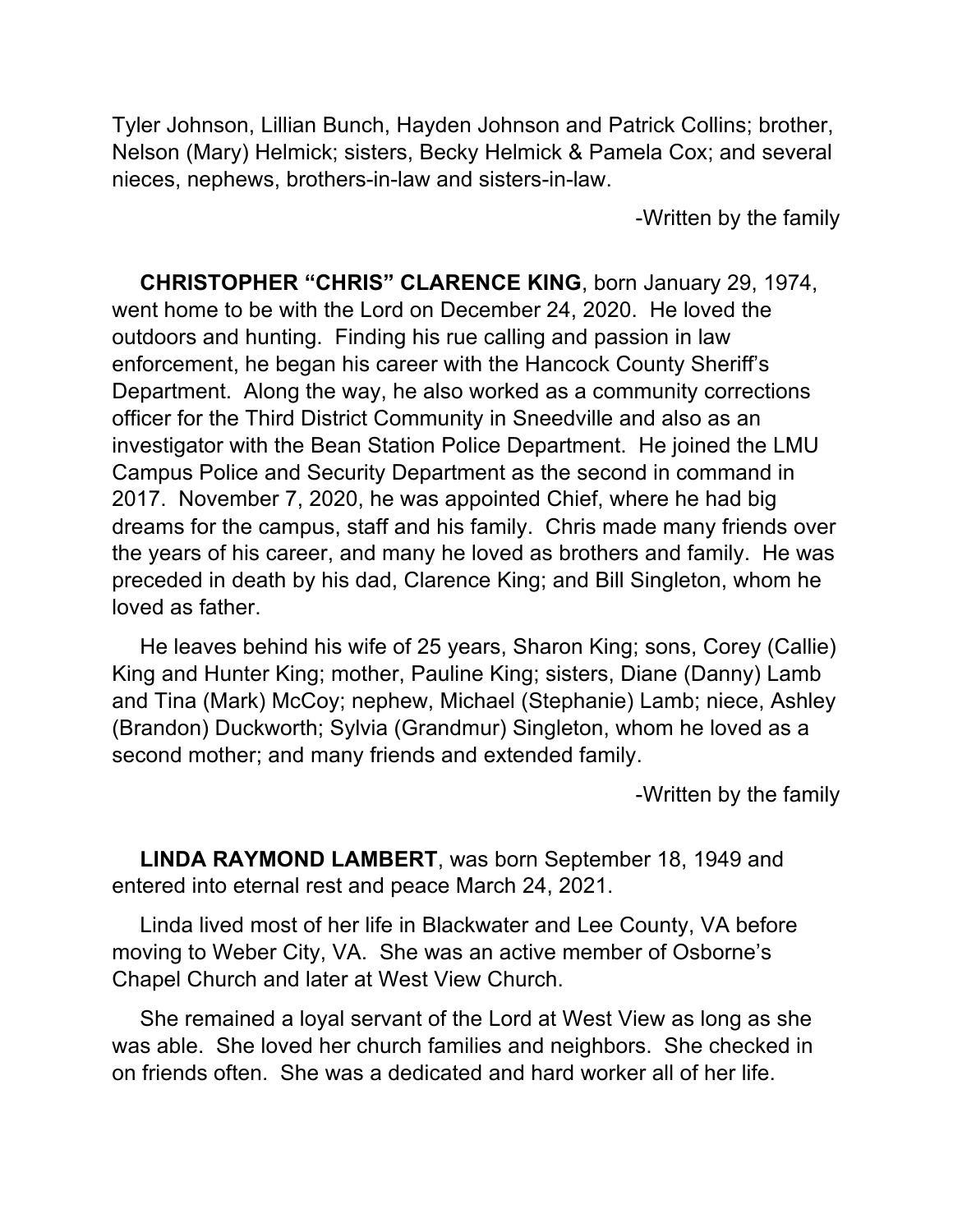Linda was preceded in death by her parents, John C. Raymond and Nannie M. Fannon Raymond.

She is survived by her son, David W. Lambert III and wife Tammy Head Lambert; grandson, Cameron Dawson; sister, Margaret Raymond Wallen and husband Gary Wallen; and many nieces and nephews as well as her extended Lambert and Wallen families.

-Written by the family

**DUSTIN ERIC LAWSON** was born in Sullivan County, TN on January 24, 1981 and departed this life November 30, 2020 at the age of 39 years, 10 months and 6 days. He was the son of Daniel (Danny) and Rebecca (Becky) Winkle Lawson.

Dustin graduated from Sullivan Central High School in 1999 and from Northeast State Community College in 2011.

He married Tressa Ball on July 15, 2010 and to this union was born 1 daughter.

Dustin was saved in 2015 and joined Blackwater Lick Church. He was blessed with a wonderful strong singing voice and sang proudly for the Lord. He was a hard worker who loved to sing God's praise and help in any way possible for the church. He would give you the shirt off his back just to help.

He worked at various companies, mostly dealing with the cell phone industry; climbing cell phone towers and performing equipment audits all across America.

Dustin was preceded in death by his maternal grandparents, Elder Virgil Lee Winkle and Faye Sampson Winkle; and his paternal grandfather, Elder Carl Lawson; several aunts, uncles and friends.

Survivors include his wife, Tressa Lawson; 1 daughter, Darcy Makenna Lawson; 1 stepson, Casey Hartsell; his parents, Danny and Becky Lawson; 1 brother, Adam Lawson (Holly); his paternal grandmother, Pauline Osborne Lawson, who passed away 1 day after his passing, and a host of friends and relatives.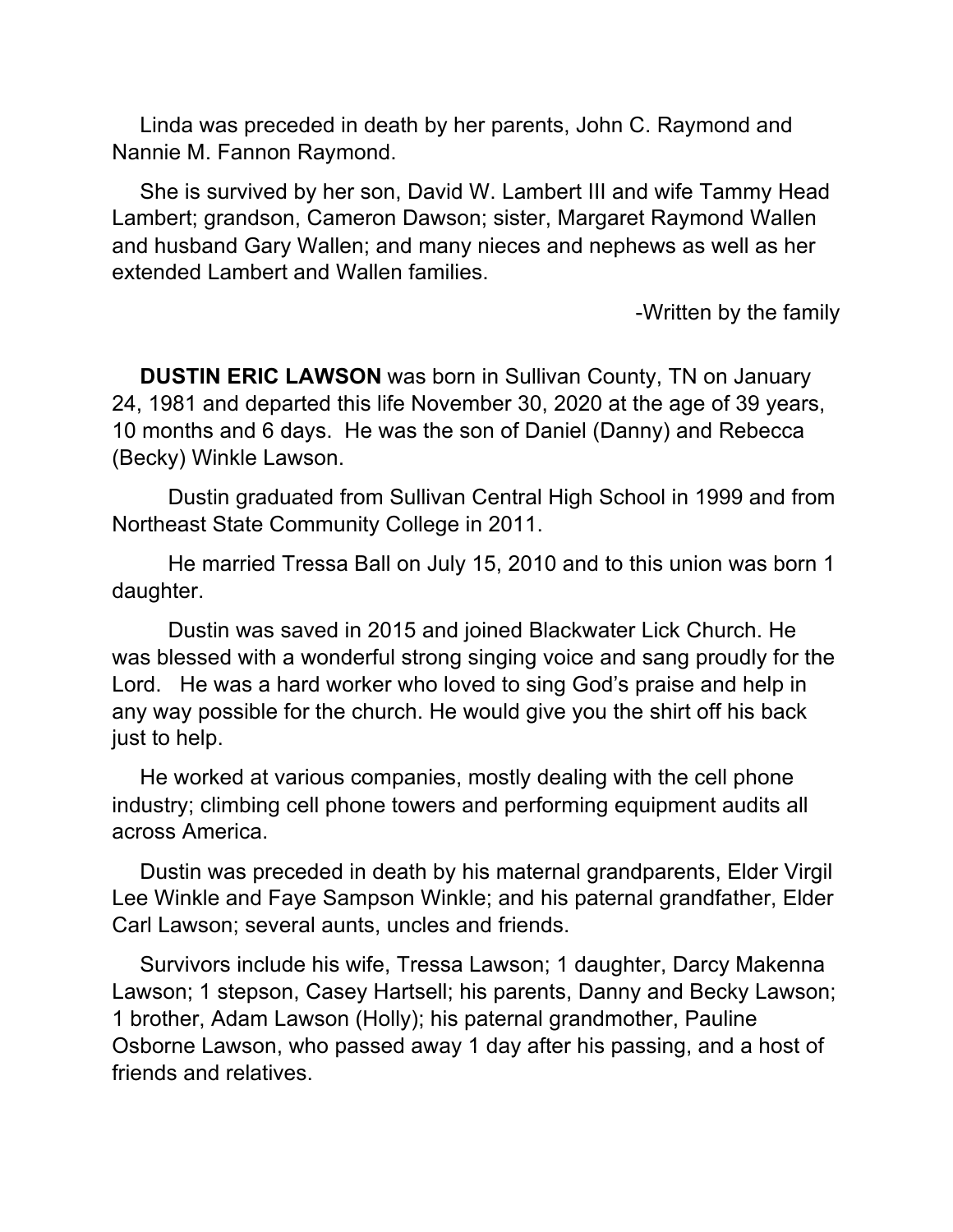His greatest joy in this life was serving the Lord. Always willing to lend a helping hand, he touched countless lives over the years. His pain and suffering are finished, his knees and back do not cause him any pain now and he is home with the Lord.

- Written by his mom and dad

**MAGGIE ELLEN LAMBERT LAWSON**, age 89, of the Mountain View Community, went home to be with her Lord and Savior on August 28, 2021, at Ridgecrest Manor in Duffield, VA. She was a beloved mother, a longtime member of the Mountain View Primitive Baptist Church. She was a homemaker, who loved quilting, gardening and her flowers. She was the daughter of the late Henry and Ruby Lockhart Lambert.

She was preceded in death by her husband, Curtis Lawson; and daughters, Tammy Rivers Mooneyhan and Ruby Lawson.

She is survived by daughter, Angela Lawson; son, Ivan and wife Lana Lawson; grandchildren: Jessica and Jacob Lawson, Joshua Rivers, and Eric Lawson; great-grandchildren, Jacob Curtis Lee Rivers, John Paul David Rivers, Gracie Marie Lawson, Josie Lee Lawson and Mia Jerrell; sisters, Doris Burke, Thelma Welch, Mary Lou Woodard and Opal Muncy; brothers, Roy Lambert, Carl Lambert, and Harold Dean Lambert; several nieces and nephews; and a host of friends.

-Written by the family

**PAULINE OSBORNE LAWSON** was born in Lee County, VA on February 18, 1922 and departed this life December 1, 2020 at the age of 98 years, 9 months and 13 days. She was the daughter of the late Orbin and Maxie Horton Osborne.

Pauline graduated from Blackwater High School and worked on the family farm before moving to Kingsport. She married Carl Lawson on February 7, 1947 and to this union was born 1 daughter and 2 sons.

Pauline was saved at an early age and joined Blackwater Lick Church. As a part of the Osborne Quartet, she was privileged to sing in many churches throughout the tri-state region. She lived her life serving the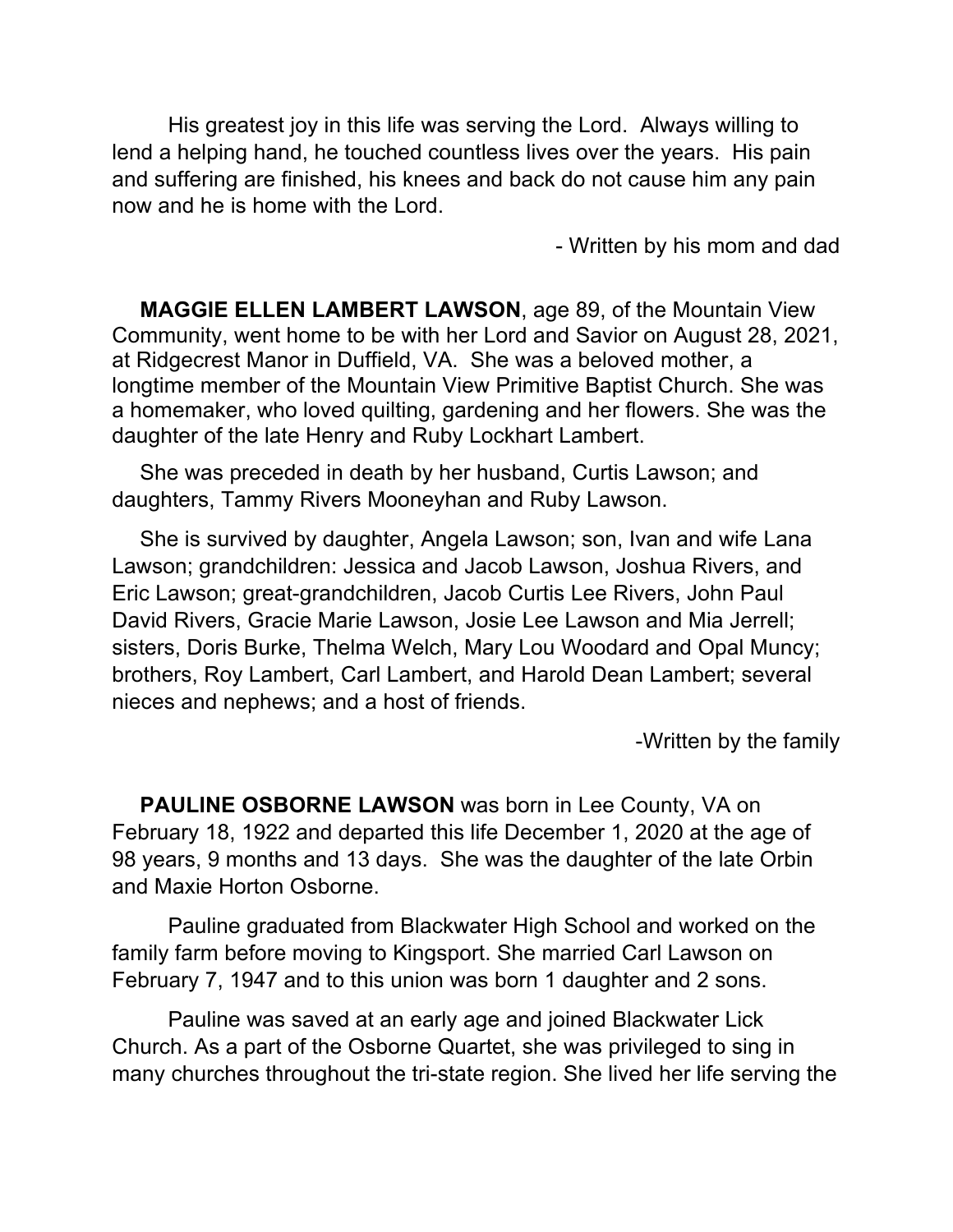Lord through her songs of praise and in any way she could help the church. She was a true example of the virtuous woman spoken of in Proverbs.

Upon moving to Kingsport, she worked at J.P. Stevens Cotton Mill and the Kingsport Press. She studied hard to obtain her cosmetology license, later working as a Hair Dresser.

She was the last remaining sibling of her family, being preceded in death by her parents, Orbin and Maxie Horton Osborne; her husband, Elder Carl Lawson; 4 sisters, Rubena Osborne, Nannie Kate Wallen, Madge Canter and Peggy Mellons; 2 brothers, Johnny and Delano Osborne, and 1 grandson, Dustin Lawson.

Survivors include 1 daughter, Betty Ann Baker (Hershel); 2 sons, Carl Lawson, Jr. (Linda) and Danny Lawson (Becky); 6 grandchildren; 9 great grandchildren; 3 great-great grandchildren and a host of friends and relatives.

Her greatest joy in this life was serving the Lord. Always willing to lend a helping hand, she touched countless lives over the years. Her suffering is over, her legs are steady, and she is at rest with the Lord in that place she sung about for so many years.

-Written by her children

**WILMA JEAN LAWSON**, age 90, of the Dryden community went to be with her Lord and Savior on May 26, 2021, at her home. Jean was a loving and dedicated wife, mother, and daughter. She was preceded in death by her husband of 64 years Calvin Brownlow Lawson, her mother Golden Marie Morefield, and brother Vernon Morefield.

She is survived by her daughter, Judith Marie Lawson; grandson Jason Todd Hartsock and wife Julia; sister-in-law Sarah Elizabeth Lawson; special friends, Gene Smith; Susie and Joe Jones, Dorothy Hall; several nieces, nephews and a host of friends.

Jean was saved at Valley View Church where she was baptized and joined soon thereafter. She was a quiet, respected, and elegant lady who will be greatly missed.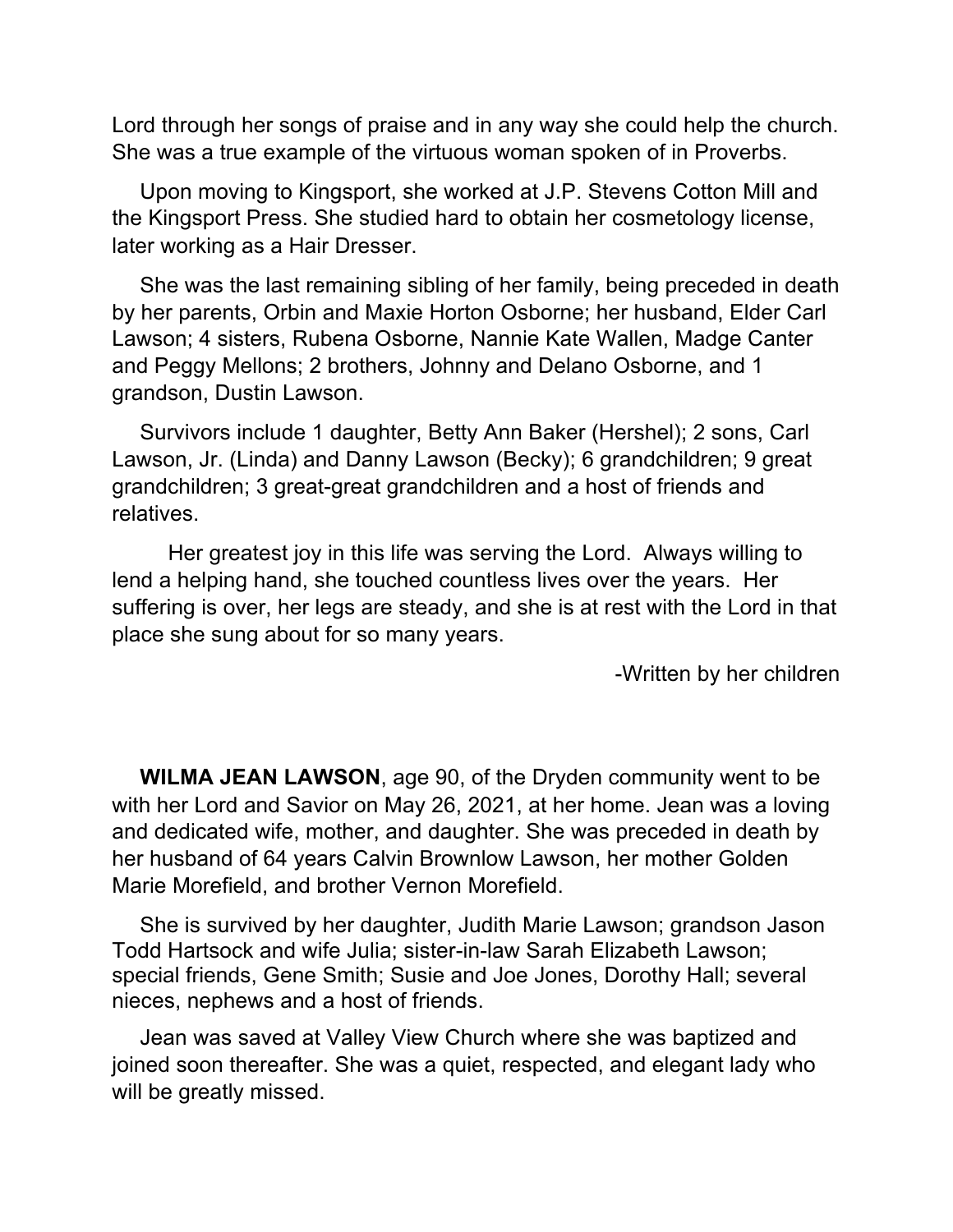**GERALD H. MOORE**, known as Jerry or Gerrell to family and friends, died peacefully on October 25, 2020 after a brief battle with Covid-19. We are heartbroken and devastated by our loss, but we find strength and solace through our Lord and Savior and the promise that He made us, that to be absent from the body is to be present with the Lord.

He is survived by his loving and faithful wife of 51 years, Anita Huff Moore; daughter, Melanie Moore Deckard (Joey) and step-granddaughter Bethany; brother-in-law, Jim Huff (Pam); special nephew, Jacob Huff (Hollie) and daughter Johnna; sisters, Betty Casteel and Jackalo Garrison; sister-in-law, Yvonne Moore; and a host of nieces, nephews, and extended family and loved ones.

Jerry was a kind and gentle Christian, born in Emboden, VA on February 10, 1937, to the late Clarence and Georgia Watkins Moore. He was also preceded in death by his two dear brothers, Buddy Moore and Scottie Moore, and his father-in-law and mother-in-law, Lester and Gladys Huff.

Jerry loved to tell of his adventures in Cracker's Neck with his siblings, and he cherished the memories of singing with them in The Moore Family Singers throughout their childhood. This love of music never left him, and our entire church community still loved to hear him. The memories of his musical proclamation *It Is Well With My Soul* give us great comfort during this difficult time.

He loved and appreciated the simple things in life, such as being home with his wife after retiring from Eastman in 1991, and being a loyal member of Blackwater Lick Primitive Baptist Church, where he served as trustee and assistant song leader. His smile and gentle nature were a blessing to everyone who knew him.

-Written by his wife and daughter

**NANCY BROOKS MORRISON** passed away May 2, 2021 at age 79. Nancy was a member of Poplar Grove and attended faithfully as long as her health permitted. We always enjoyed Nancy's testimony. She loved reading her Bible, was a loving mother, grandmother, and sister.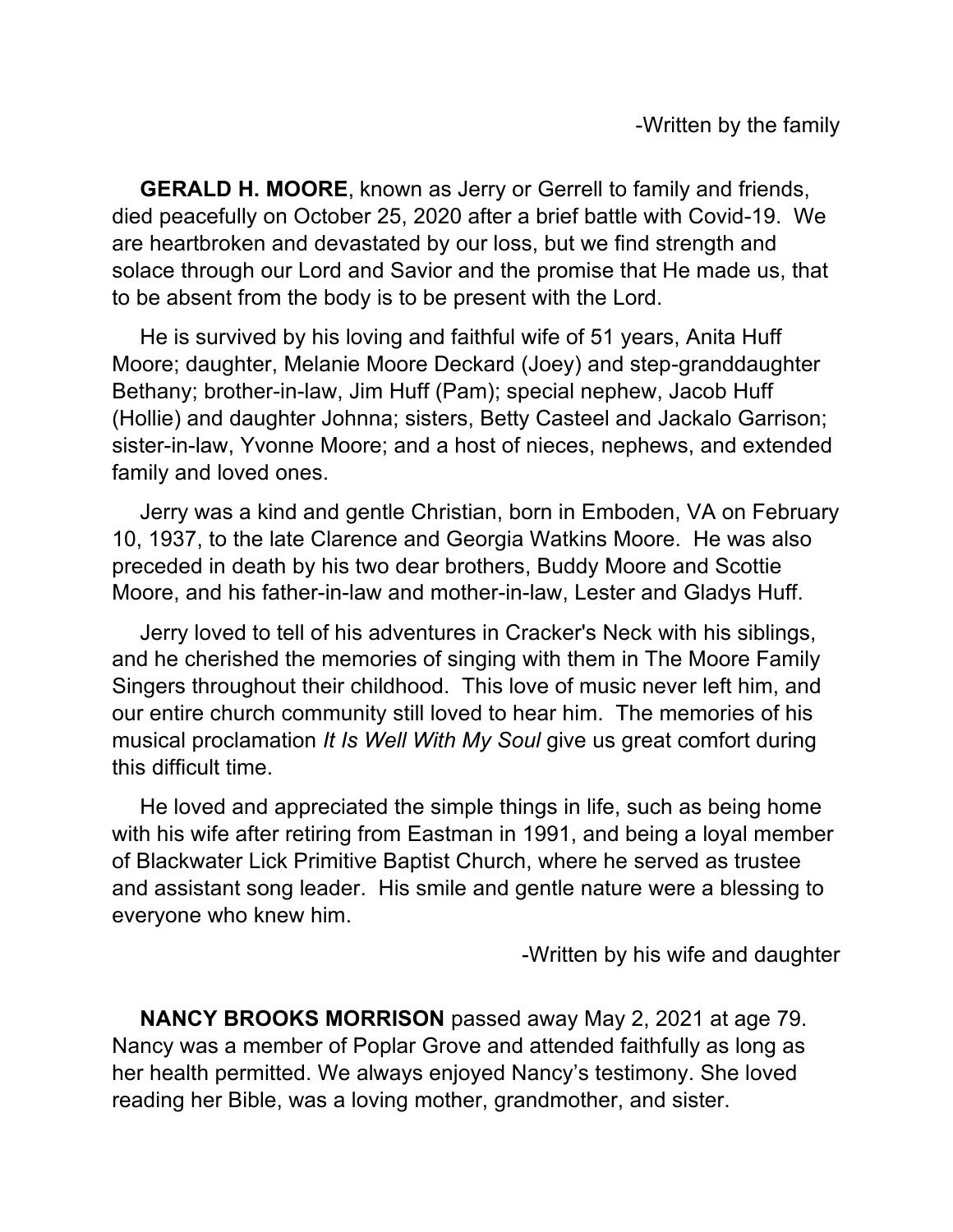She was preceded in death by husband, Gene Brooks; second husband, Howard Morrison; and brother, Jerry Caldwell. She is survived by daughter, Sara Simpson; grandson, Elijah Simpson; brothers, Cecil, Dennis and David Caldwell; stepsisters, Pat Hunter, Darlene Jackson and Kathy Duncan; and several nieces and nephews.

-Written by the family

**ROMA O'DELL** was born December 1961 and left this life on February 13, 2021 for her Heavenly home. She was saved and joined Burke's Union Church when she was young.

She was preceded in death by her parents, Ralph and Daphalene Bledsoe; and sister, Julia Cobb.

She is survived by sisters, Rena Moore, Margie Shepherd, and Mary Arnold; and brother, Stanley Bledsoe.

She will be greatly missed by all who knew her. To be absent from the body is to be present with the Lord. So rest until that day when Jesus comes again.

-Written by the church

**JOANN JENNINGS PALMER** departed this life for her Heavenly home on July 9, 2021. Born the second daughter of nine children to Noah and Daphne (Kilgore) Stapleton in Scott County, VA, she lived most of her life there. She was married to Hobert (Doby) Jennings and had two sons, Paul and Terry. She was a member of Copper Creek (Addington Frame) Church for many years and faithfully attended until her passing. She was also an active member of the Order of the Eastern Star. She had five grandchildren, Amanda, Lori, Necole, Leighann, and Brian, and four greatgrandchildren.

She was a quiet and gentle lady who gave of herself seeing after family and friends. She was a hard worker and retired from Eastman Chemical Company. She was a blessing to our family and loved by all who knew her. She was married to Roland Palmer in later years, and they enjoyed several years together. We miss her every day, and we know she is resting in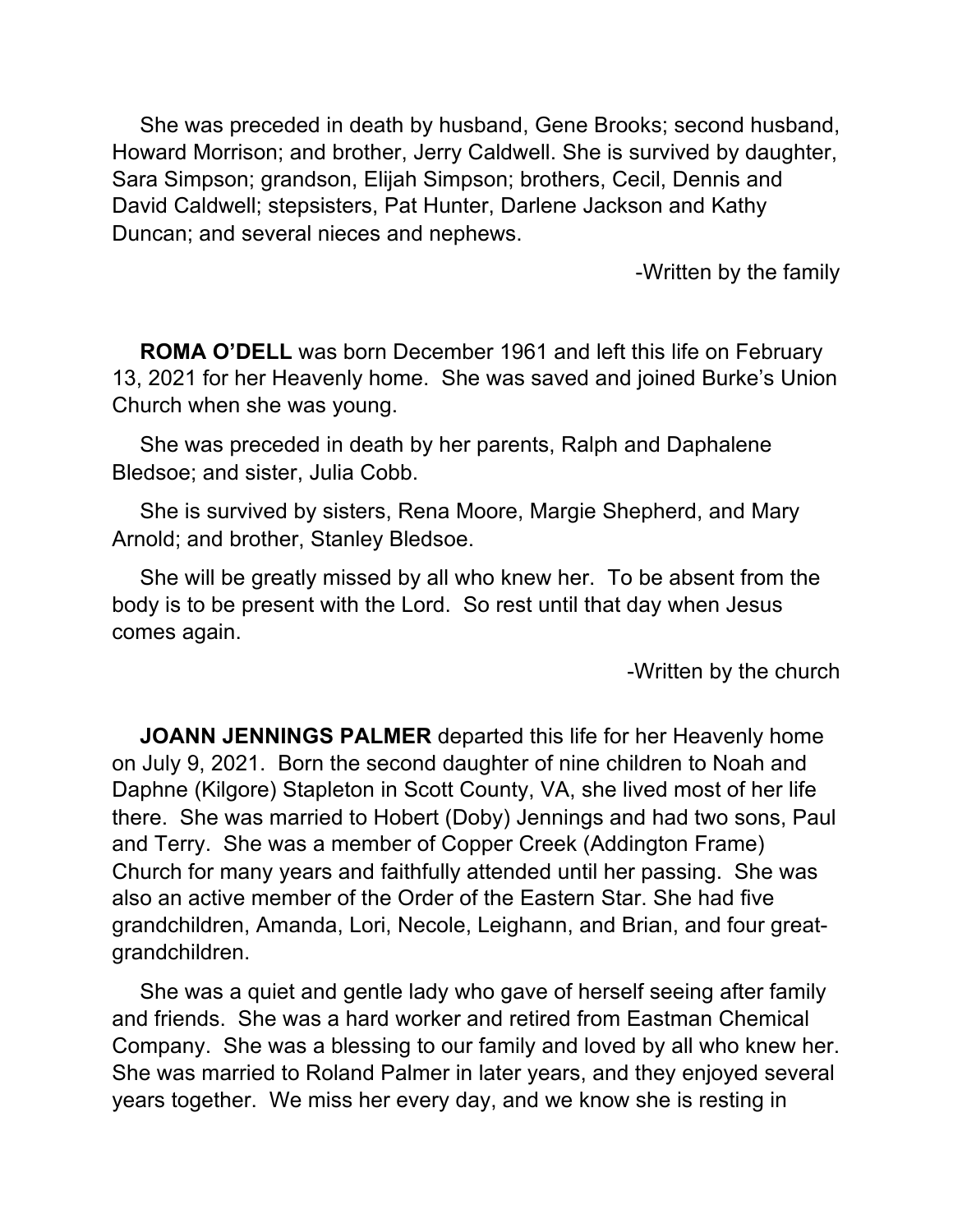paradise awaiting the reunion of her four loving sisters, Nell Kendrick, Marie Addington, Flo Minton, and Carol Culbertson.

-Written by her sister, Flo Minton

**POLLY GENE ROBINETTE PENLEY**, age 90, of Greeneville, TN, went to be with the Lord on November 4, 2020 at Holston Valley Medical Center. She retired from North American Phillips (Magnavox) with 40 plus years of service and was a member of Marion Robinette Memorial Primitive Baptist Church.

She was preceded in death by her husband, Grover C. "Pete" Penley; parents, Carson and Clara Goan Robinette; brother, M.C. Robinette, Jr., and wife, Barbara; sisters, Eula Kate Sexton, Evelyn Jessee, and husband, Arnold, Millicent Thacker, and husband, Earl; and one great-grandson.

She is survived by her brother, Wayne Robinette, and wife, Shirley; special great-grandson, Zack Wilds, who resided with her; special daughter-in-law, Glenda Jones; two sons, Kyle and Warren Gene Penley; four grandchildren, Brandy, Alexander, Alisha, and Shane; five greatgrandchildren; and several nieces and nephews.

-Written by the family

**DENNIS PHILLIPS**, age 58, of Bulls Gap, passed away on June 23, 2021, in Bristol Regional Medical Center. He was a graduate of West Greene High School. He received a Bachelor of Science degree in Broadcast Management and a Master of Arts degree in American History and European Studies from East Tennessee State University.

Dennis was a former disk jockey at WSMG radio station serving the Greeneville community and was an Adjunct Professor of History at Walters State Community College.

He was preceded in death by his parents, Sam and Peggy Self Phillips.

He is survived by his loving wife of 25 years, Joy Sexton Phillips; son, Larry Lawson, Jr. (Dayna); grandson, Jordan Lawson; sisters-in-law,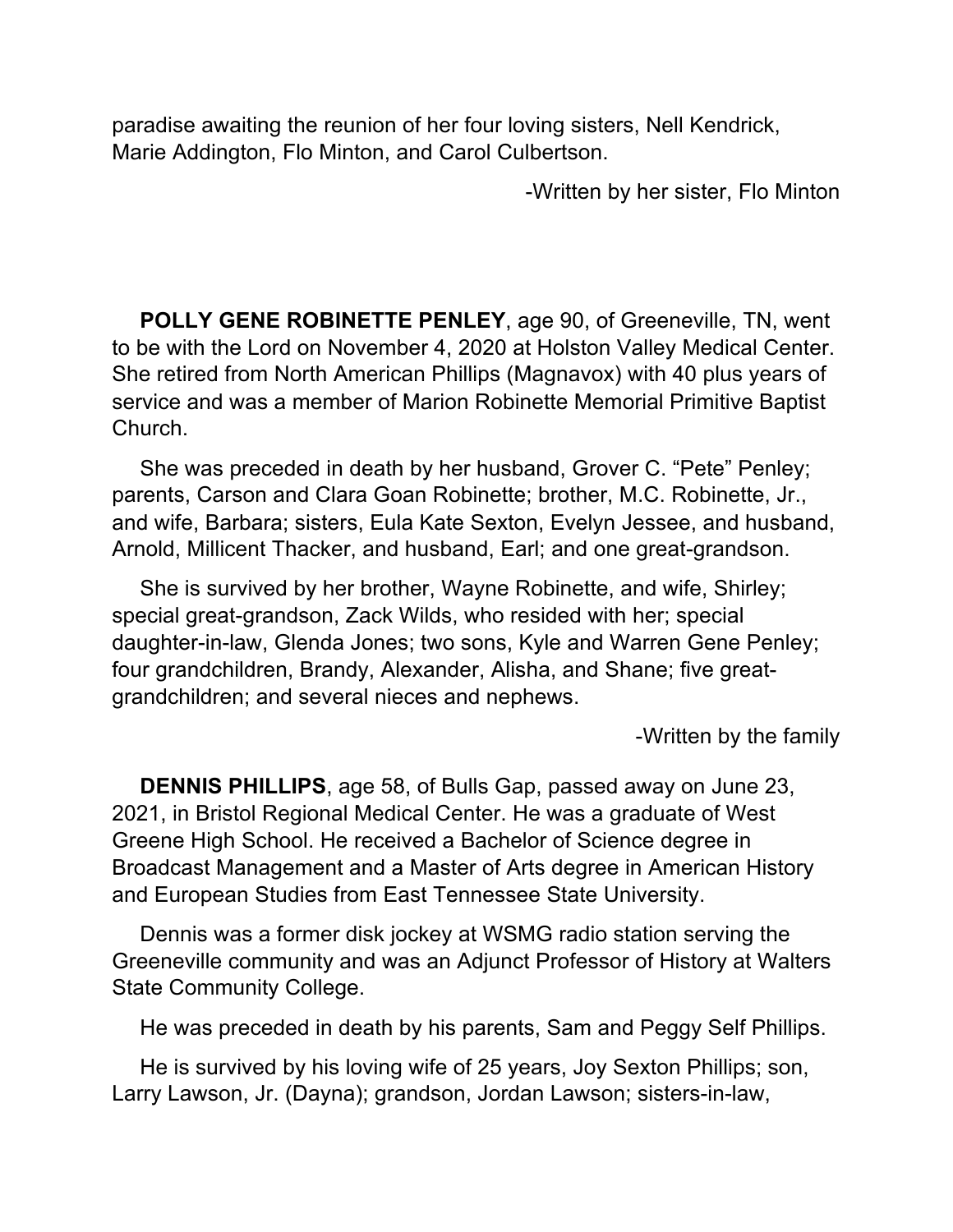Dorcas Fairchild, Gloria McLain, and Minnie (Susie) Sexton; and many nieces, nephews, and cousins.

-Written by his wife, Joy

**CHARLES "JUNIOR" PUCKETT**, 78, went to be with the Lord on Monday, January 25, 2021 at his residence. He was born on December 6, 1942 in Scott County, VA, a son of the late Fonnie and Lizzie (Thompson) Puckett. He was a veteran of the U.S. Army having served in Germany. He was a loving husband, father, papaw and friend and will be dearly missed. Rev. Puckett pastored numerous local churches and was a member of Willow Chapel Primitive Baptist Church.

In addition to his parents, he was preceded in death by his sister, Kathleen Puckett; brother, Rev. Ronald Puckett and nephew, Shannon Rhoton. Surviving are his loving wife of 55 years, Sue Puckett, of the home; daughters, Kim Lee and husband Johnny, Ft. Blackmore, VA; Christine Burke and husband Adam, Kingsport, TN; grandchildren, Derrick (Jessica) Bowen, Sabrina Sawyer, Dalton Sawyer, Ashtin Burke, Haley Burke and Brandon Lee; great – Grandchildren, Gabe Lee, Mckiuh Johnson, Mickey Johnson, Riley Bowen, Maddox Johnson, Ezruh Ashworth, Krestley Lee, Maverick Burke and one great grandchild expected in October; niece, Brenda Rhoton; nephew, Ronnie Puckett; several great nieces and nephews; very special friend, JM Dorton.

-Written by the family

**WILLIAM G. "BILL" SPURLOCK**, age 88, of Kingsport, TN, was born in Harlan County, KY on February 15, 1932 and passed away on October 29, 2020.

He was preceded in death by his parents, George L. and Senora Wilson Spurlock; two sisters, and two brothers.

In addition to his parents, Bill was preceded in death by his son, Roy Alan Spurlock; and two sisters and one brother.

He is survived by his wife, Jeweldean Short Spurlock; sons, Billy Spurlock and Alan (Annette) Spurlock; daughter, Vickie Spurlock;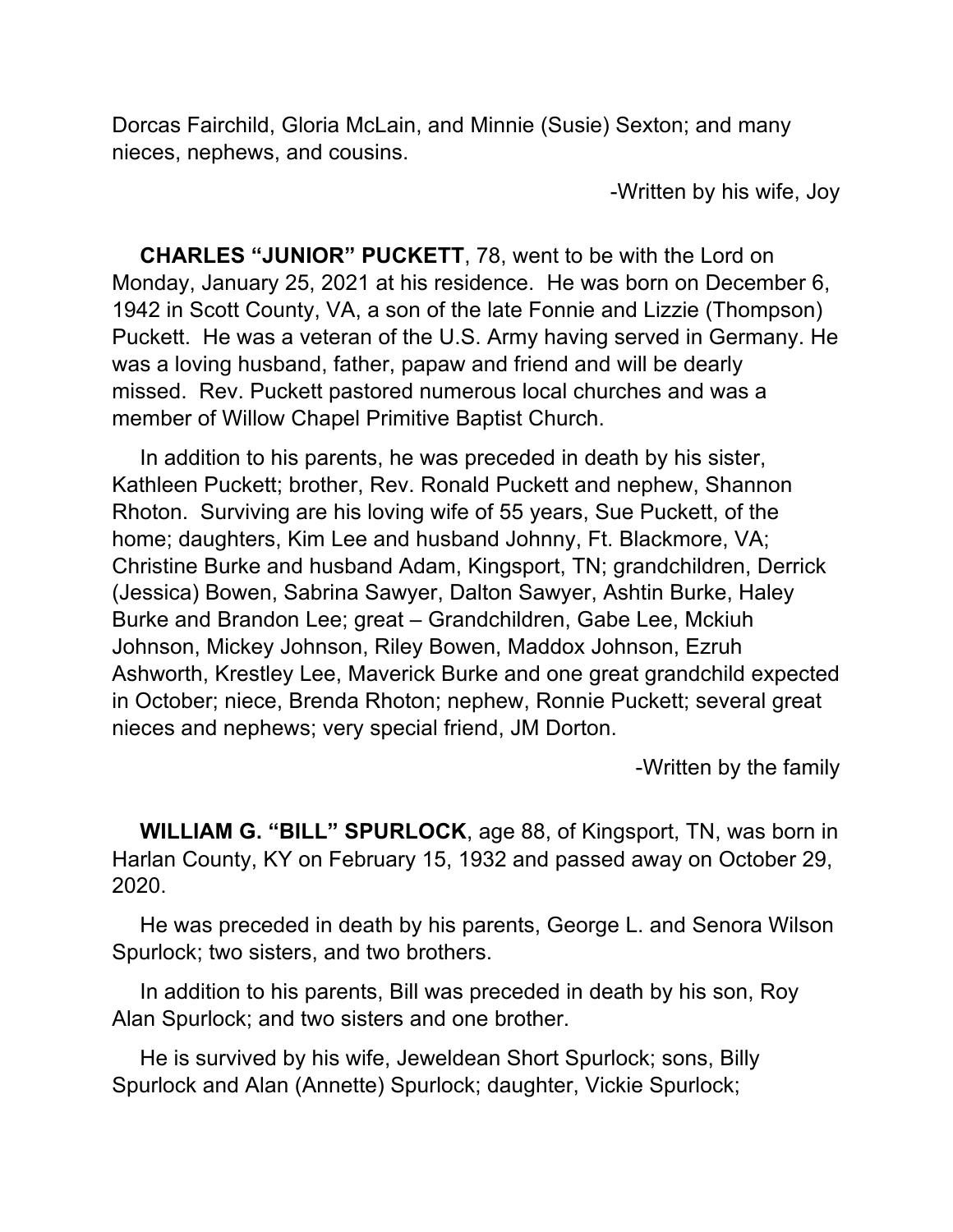granddaughter, Anna Marie Spurlock; special nephew, Sean Short; and special friend, Daniel Powell.

He was a faithful member, Deacon, and Church Superintendent for Poplar Grove Church. He attended faithfully as long as his health allowed.

His gentle soul and quiet spirit will be missed.

-Written by his wife Jeweldean and daughter Vickie

**GLADYS FIELDS THACKER**, age 76, of Rogersville, went home to be with the Lord on Monday May 3, 2021. She was a member of Long Hollow Church. She loved to spend as much time as possible with her family and friends.

She was preceded in death by her husband, John (J.C.) Thacker; daughter, Delois Lawson; son, John Curtis Thacker; grandson, Johnathan Earl Lawson; parents, Willie and Ruth Fields; brothers, Dub, John, Fred, and Lynn Fields; sisters, Dorothy and Louise Fields and Sue Laster; and special niece, Jamie Charles Miller.

She is survived by her daughter, Debbie Dalton (William); grandchildren, Toddy Stubblefield, Jesse Dalton, Emily Lawson (Justin), Sammatha and Austin Dalton; sister, Margie Charles (Woodroe); sisters-in-law, Linda, Brenda, and Kay Fields; brother-in-law, Raymond Laster; and special nieces and nephews.

She was loved by all and will be sadly missed by family and friends. Until we meet again, we hold sweet memories.

-Written by the family

**EDITH VANHOOSE**, age 96, of Wilmington, OH, passed away peacefully in her sleep July 10, 2021. She was born August 5, 1924 in River, KY where she was a member of the River United Baptist Church. Edith was an honorary member of Macedonia Church. She was a devoted Christian and faithfully served Richardson Chapel Church and the Ohio Primitive Baptist Churches. She was a loving mother, grandmother, and prayer warrior for her family.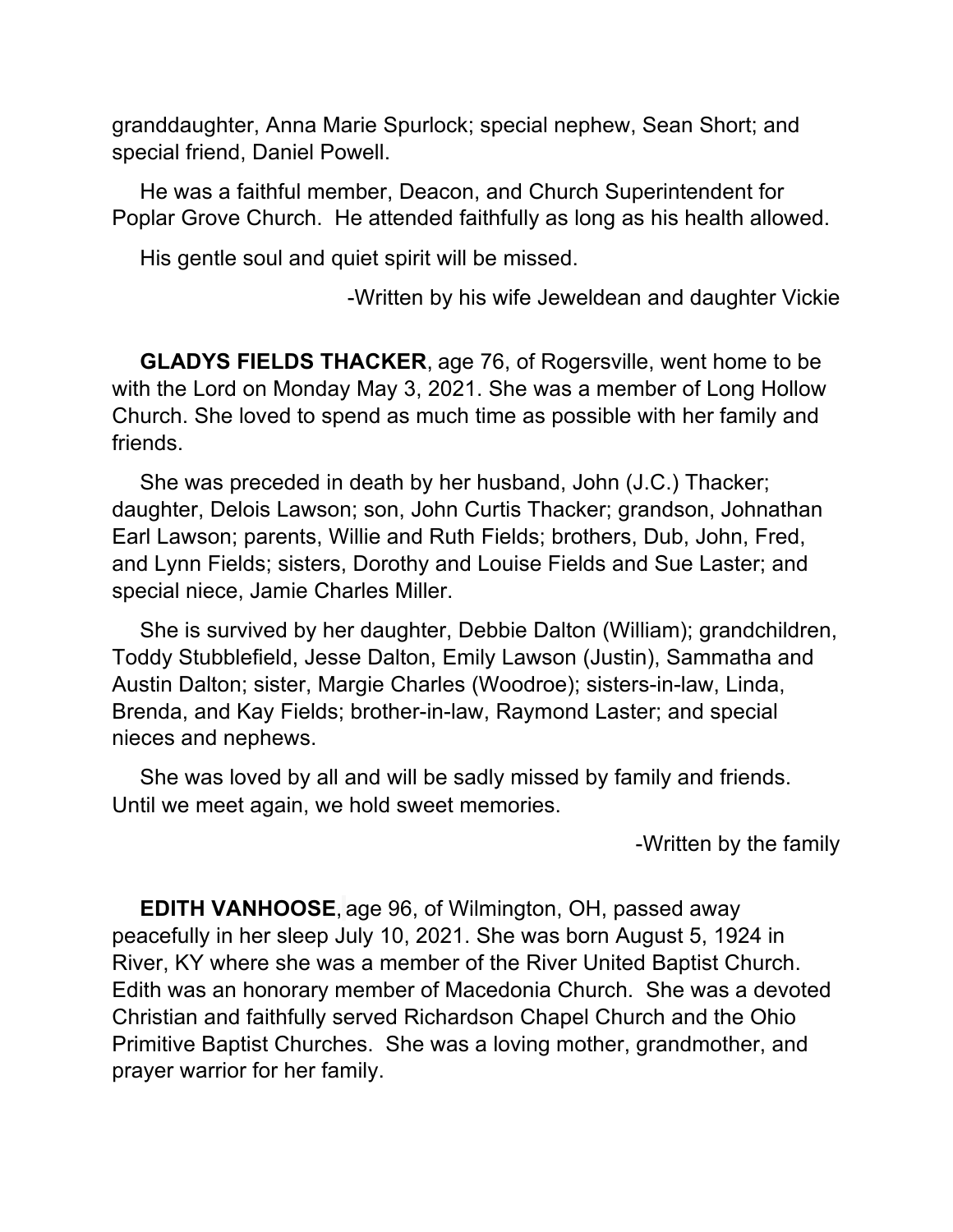Edith left behind one daughter, Connie Nelson; six sons, Danny (Sharon) VanHoose, Allen (Shari) VanHoose, Roger (Penny) VanHoose, Bill VanHoose, David (Pam) VanHoose, and Sam (Vicki) VanHoose; sister Betty Stapleton; 25 grandchildren; 35 great-grandchildren; 7 great-greatgrandchildren; several nieces, nephews, and many friends.

Edith was preceded in death by her husband, Elder Claude VanHoose; five children, Lanceford Darrell, Denvil Keith, Gypsie Francis, Wanda Lou, and Brenda Kaye; one grandchild; and 14 siblings.

She has carried us in her heart all these years and now we will forever carry her in ours. We mess you every day, but rejoice in knowing that you are home and resting in the arms of Jesus.

-Written by the family

**ROSE RITA (WORKMAN) VANOVER**, 68, of Xenia, went to her eternal rest May 5, 2021. She was predeceased by her parents, George Workman and Edna Workman (Gregg); and her brothers, Robert, James, David, Roger and Wayne Workman (Buck).

She is survived by her children, Billy Vanover of Xenia, Christopher Vanover (Beth) of Xenia and Anna Lawson (Bill) of Wilmington; her grandchildren, Ashley McPherson (Dallas), Cody Lawson, Drake Lawson (Abby), Jesse Vanover, Breana, Deeana, Harley Vanover, Shane Vanover and Jessica Vanover; her great grandchildren, Madilyn, Weston, Alayna, Landen of Adriana, KJ, Lane, Logan and Elizabeth; her siblings, Wanda Hatfield, Linda Sutton, Dorothy Hill (John), Richard Workman, Larry Workman (Sera), Mark Workman (Debbie), Qwendolyn and Patricia Workman; and her sisters-in-law, Marlene, Loretta Workman, Penny and Sarah Workman.

She was the 11th child of George and Edna (Gregg) Workman. Rose gave her life to Jesus and served the Lord unto death. Rose was a faithful member at Fairview until her health would no longer allow her to attend.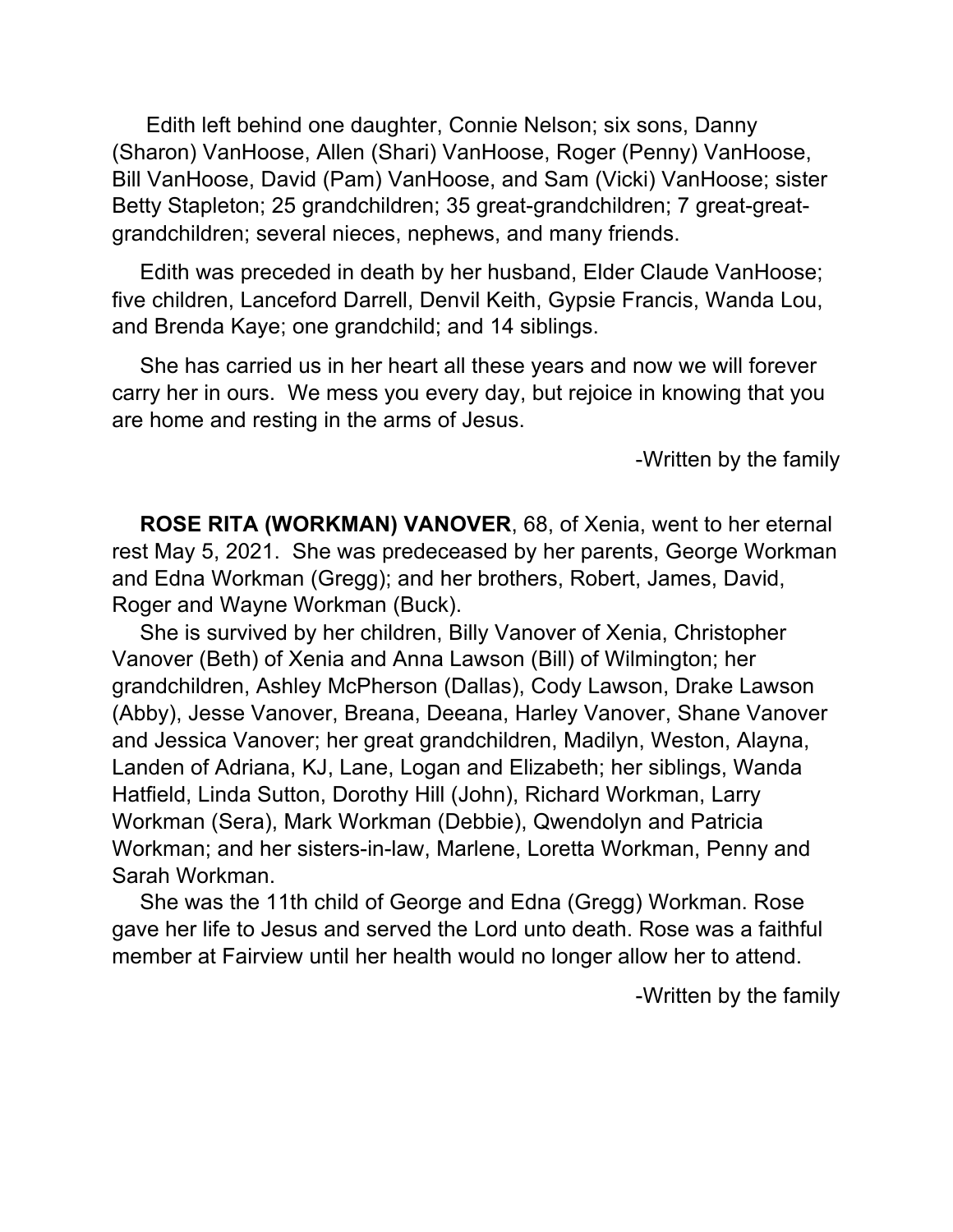**EDSOL WALLEN**, 80, of Yellow Springs, passed away Wednesday, December 16, 2020 at Hospice of Dayton. He was born August 12, 1940 in Rogersville, TN the son of Ernest and Bessie (Willis) Wallen.

He was preceded in death by his parents, his siblings: Charlise Rhodes; Wilma Yount, Nancy Johnson, Junior Wallen, Eldon "Sonnie" Wallen, Rogan Wallen and Clifford Wallen.

He is survived by his sisters: Barbara (Wayne) Johnson and Yvonne Wallen; as well as numerous nieces and nephews.

He had formerly been employed at Nicks Restaurant in Xenia and was a member of the Fairview Primitive Baptist Church.

-Written by the family

**BENNIE WILLIAMS**, age 72, of Rogersville, passed away peacefully surrounded by her family on March 12, 2021 at Bristol Regional Hospital. She was a member of Long Hollow Church. Her pride and joy was her family. She retired from Jacob's Construction of 30 years.

She was preceded in death by her parents, Hugh Edward Williams and Pauline Short King; sister, Kathy Pearson; and best friend, Danny Bailey.

She is survived by her daughter, Lisa Griggs (Eric); son, Michael Burton (April); grandchildren, Tiffany Burton and Izak Griggs; great-grandchildren, Aaliyah and Autumn Wambaugh; special little man in her life, Zaelin Roberts; stepchildren, Danielle and Brendon Bailey; brothers, Larry, James, and Fayne Williams; and a host of nieces, nephews, and friends.

She will be greatly missed by all who knew her.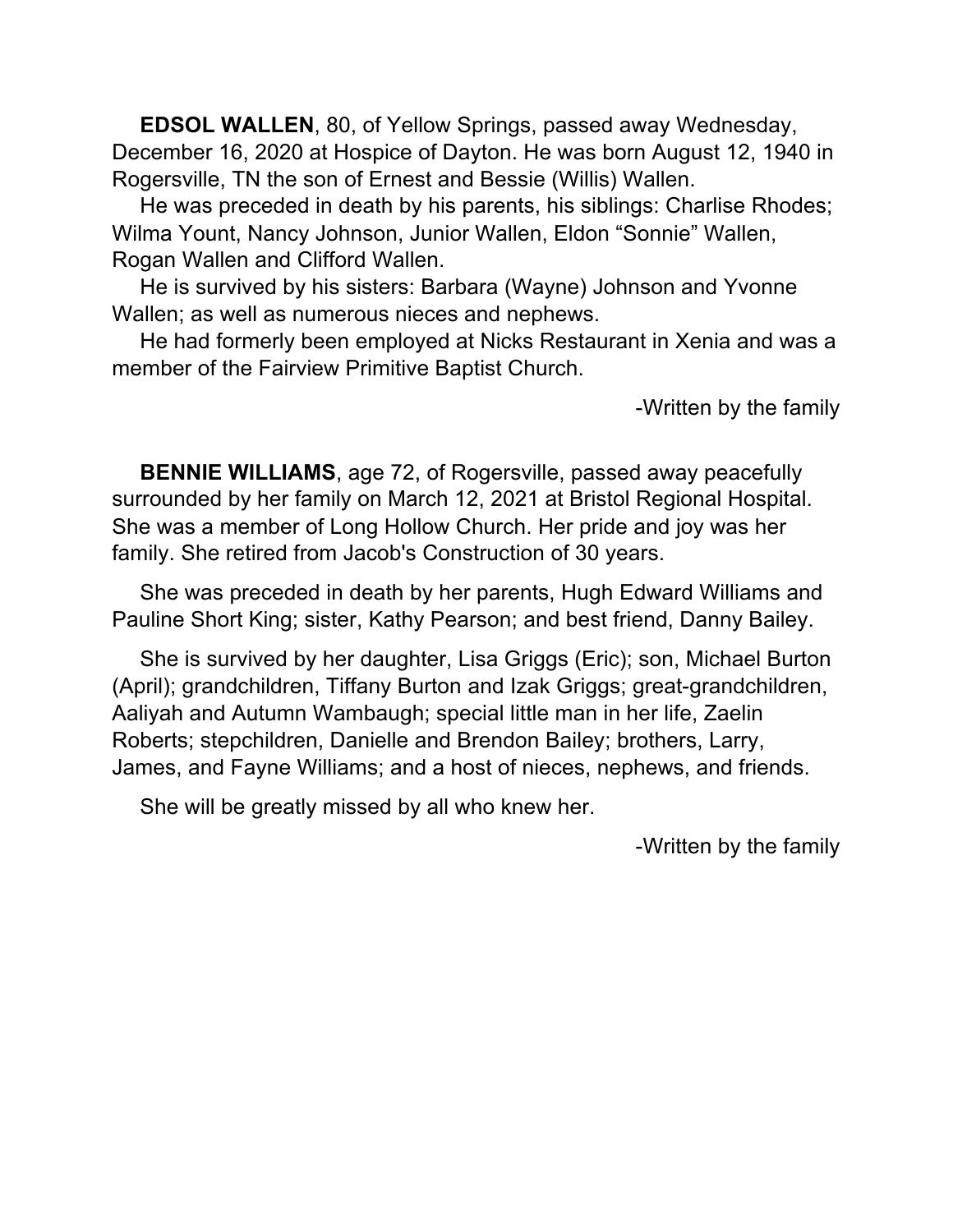**LOWELL WILLIAMS**, age 79, went to be with the Lord October 22, 2020. He was saved at Pink Hill Church in April 1981 and was a member there until he passed away.

He is preceded in death by his parents, Clyde Edgar and Maude McPeek Williams; father and mother-in-law, Bill and Bessie Allen; and sisters, Thelma Chess and Dorothy Horton.

He is survived by his loving wife of 45 years, Louella Allen Williams; sons, Anthony and wife, Jennifer Williams and Allen Williams; grandchildren whom he loved so much, Cooper and Adleigh Williams; sisters, Mary Lox Hickman and Bonnie Williams; brother, Woodrow and wife Janet Williams; and several half sisters and brothers, nieces, nephew, and cousins. He will be greatly missed by the family and everyone that knew him.

-Written by his wife, Louella

**DON ALLEN WILSON**, 65, passed away May 25, 2021. He was preceded in death by his parents, John and Bertha Wilson.

Surviving is his wife, Beth Davenport Wilson; son, Jeremy Wilson; stepdaughters, Megan Davenport and Courtney Knorr; three step grandchildren; brother, Ed (Bonnie) Wilson; two aunts, one uncle, cousins, and a host of friends.

Gone from our lives, but never from our hearts. Rest on until we meet again.